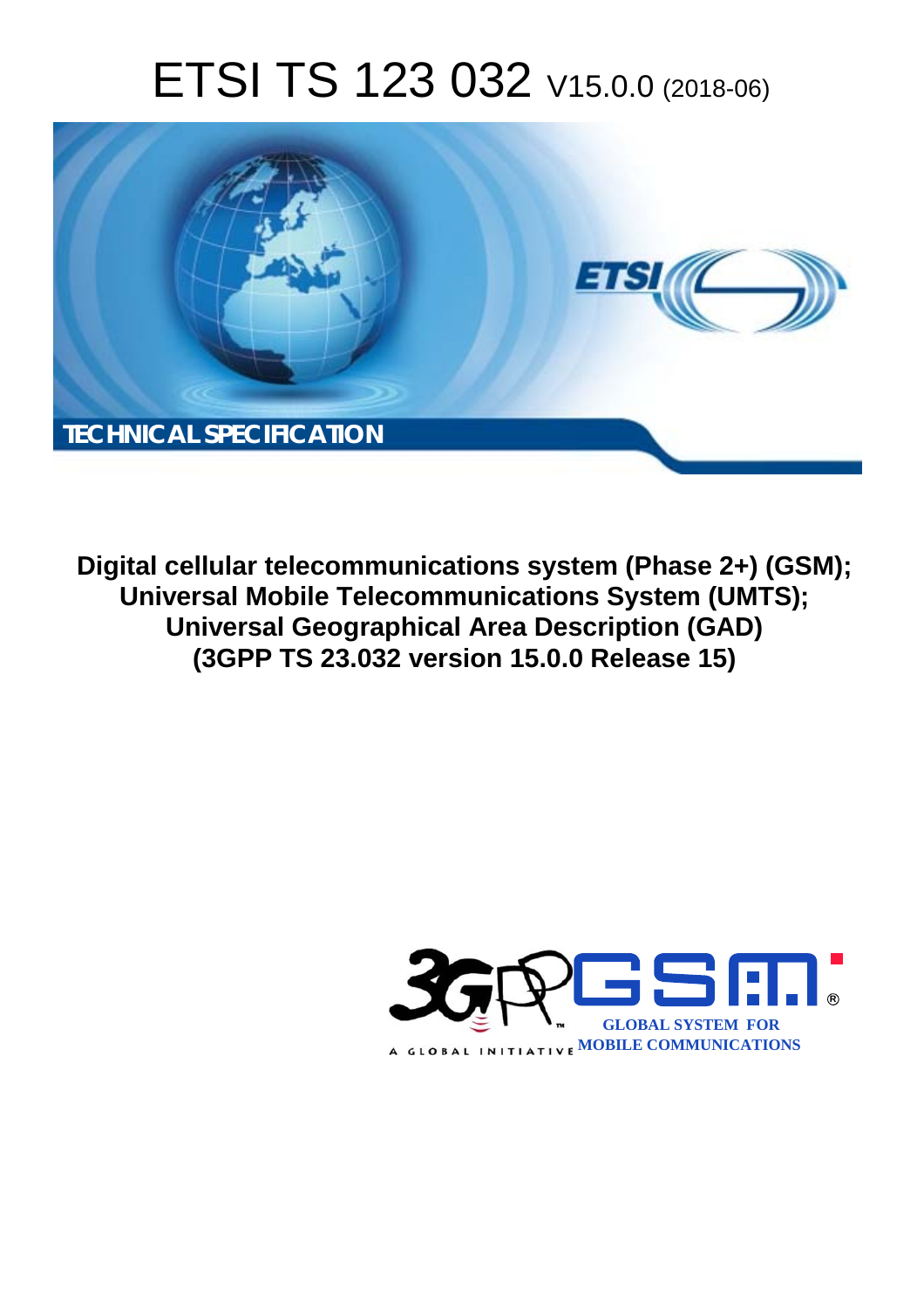Reference RTS/TSGS-0223032vf00

> Keywords GSM,UMTS

#### *ETSI*

#### 650 Route des Lucioles F-06921 Sophia Antipolis Cedex - FRANCE

Tel.: +33 4 92 94 42 00 Fax: +33 4 93 65 47 16

Siret N° 348 623 562 00017 - NAF 742 C Association à but non lucratif enregistrée à la Sous-Préfecture de Grasse (06) N° 7803/88

#### *Important notice*

The present document can be downloaded from: <http://www.etsi.org/standards-search>

The present document may be made available in electronic versions and/or in print. The content of any electronic and/or print versions of the present document shall not be modified without the prior written authorization of ETSI. In case of any existing or perceived difference in contents between such versions and/or in print, the only prevailing document is the print of the Portable Document Format (PDF) version kept on a specific network drive within ETSI Secretariat.

Users of the present document should be aware that the document may be subject to revision or change of status. Information on the current status of this and other ETSI documents is available at <https://portal.etsi.org/TB/ETSIDeliverableStatus.aspx>

If you find errors in the present document, please send your comment to one of the following services: <https://portal.etsi.org/People/CommiteeSupportStaff.aspx>

#### *Copyright Notification*

No part may be reproduced or utilized in any form or by any means, electronic or mechanical, including photocopying and microfilm except as authorized by written permission of ETSI. The content of the PDF version shall not be modified without the written authorization of ETSI. The copyright and the foregoing restriction extend to reproduction in all media.

> © ETSI 2018. All rights reserved.

**DECT**TM, **PLUGTESTS**TM, **UMTS**TM and the ETSI logo are trademarks of ETSI registered for the benefit of its Members. **3GPP**TM and **LTE**TM are trademarks of ETSI registered for the benefit of its Members and of the 3GPP Organizational Partners. **oneM2M** logo is protected for the benefit of its Members.

**GSM**® and the GSM logo are trademarks registered and owned by the GSM Association.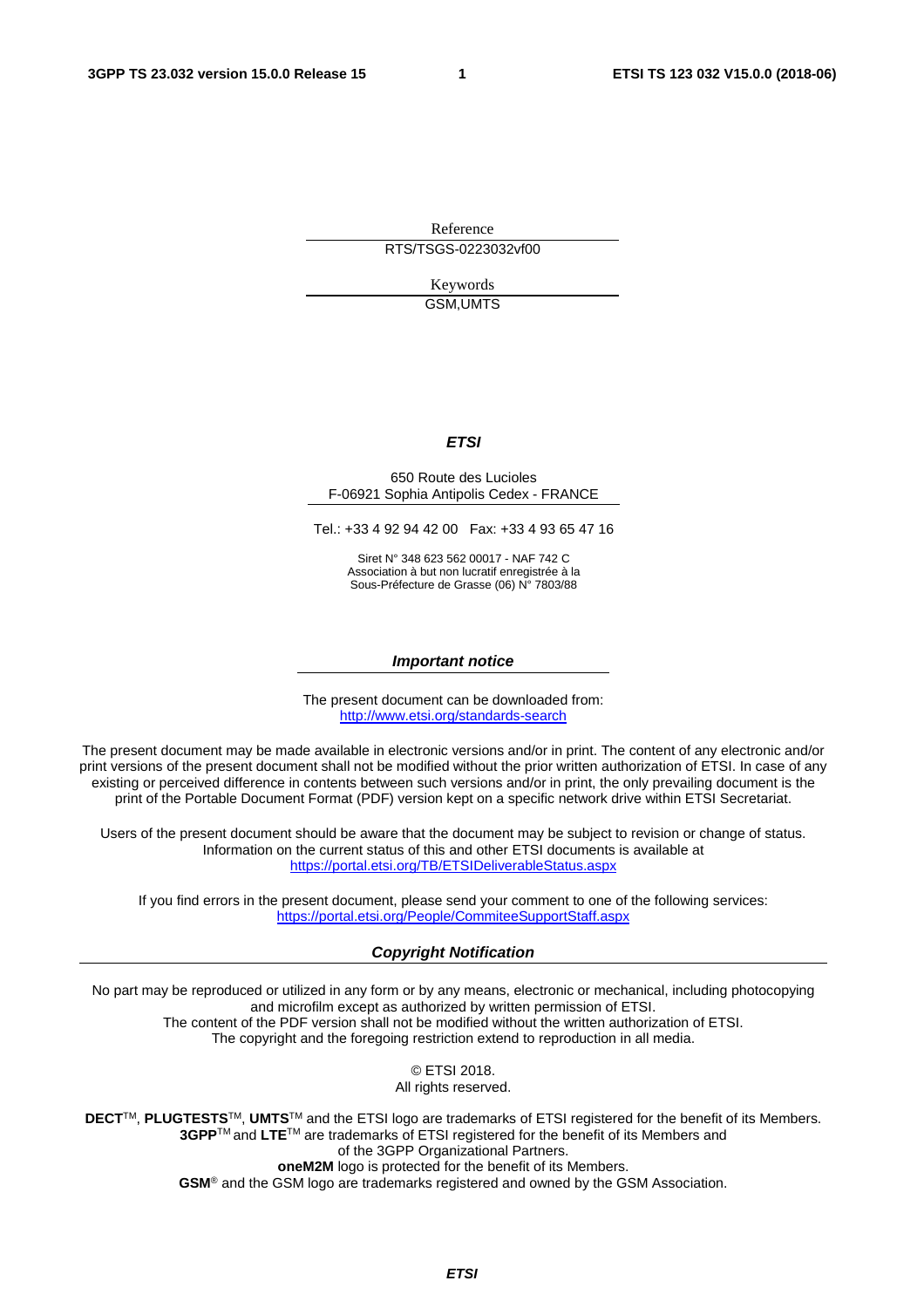## Intellectual Property Rights

#### Essential patents

IPRs essential or potentially essential to normative deliverables may have been declared to ETSI. The information pertaining to these essential IPRs, if any, is publicly available for **ETSI members and non-members**, and can be found in ETSI SR 000 314: *"Intellectual Property Rights (IPRs); Essential, or potentially Essential, IPRs notified to ETSI in respect of ETSI standards"*, which is available from the ETSI Secretariat. Latest updates are available on the ETSI Web server ([https://ipr.etsi.org/\)](https://ipr.etsi.org/).

Pursuant to the ETSI IPR Policy, no investigation, including IPR searches, has been carried out by ETSI. No guarantee can be given as to the existence of other IPRs not referenced in ETSI SR 000 314 (or the updates on the ETSI Web server) which are, or may be, or may become, essential to the present document.

#### **Trademarks**

The present document may include trademarks and/or tradenames which are asserted and/or registered by their owners. ETSI claims no ownership of these except for any which are indicated as being the property of ETSI, and conveys no right to use or reproduce any trademark and/or tradename. Mention of those trademarks in the present document does not constitute an endorsement by ETSI of products, services or organizations associated with those trademarks.

## Foreword

This Technical Specification (TS) has been produced by ETSI 3rd Generation Partnership Project (3GPP).

The present document may refer to technical specifications or reports using their 3GPP identities, UMTS identities or GSM identities. These should be interpreted as being references to the corresponding ETSI deliverables.

The cross reference between GSM, UMTS, 3GPP and ETSI identities can be found under [http://webapp.etsi.org/key/queryform.asp.](http://webapp.etsi.org/key/queryform.asp)

## Modal verbs terminology

In the present document "**shall**", "**shall not**", "**should**", "**should not**", "**may**", "**need not**", "**will**", "**will not**", "**can**" and "**cannot**" are to be interpreted as described in clause 3.2 of the [ETSI Drafting Rules](https://portal.etsi.org/Services/editHelp!/Howtostart/ETSIDraftingRules.aspx) (Verbal forms for the expression of provisions).

"**must**" and "**must not**" are **NOT** allowed in ETSI deliverables except when used in direct citation.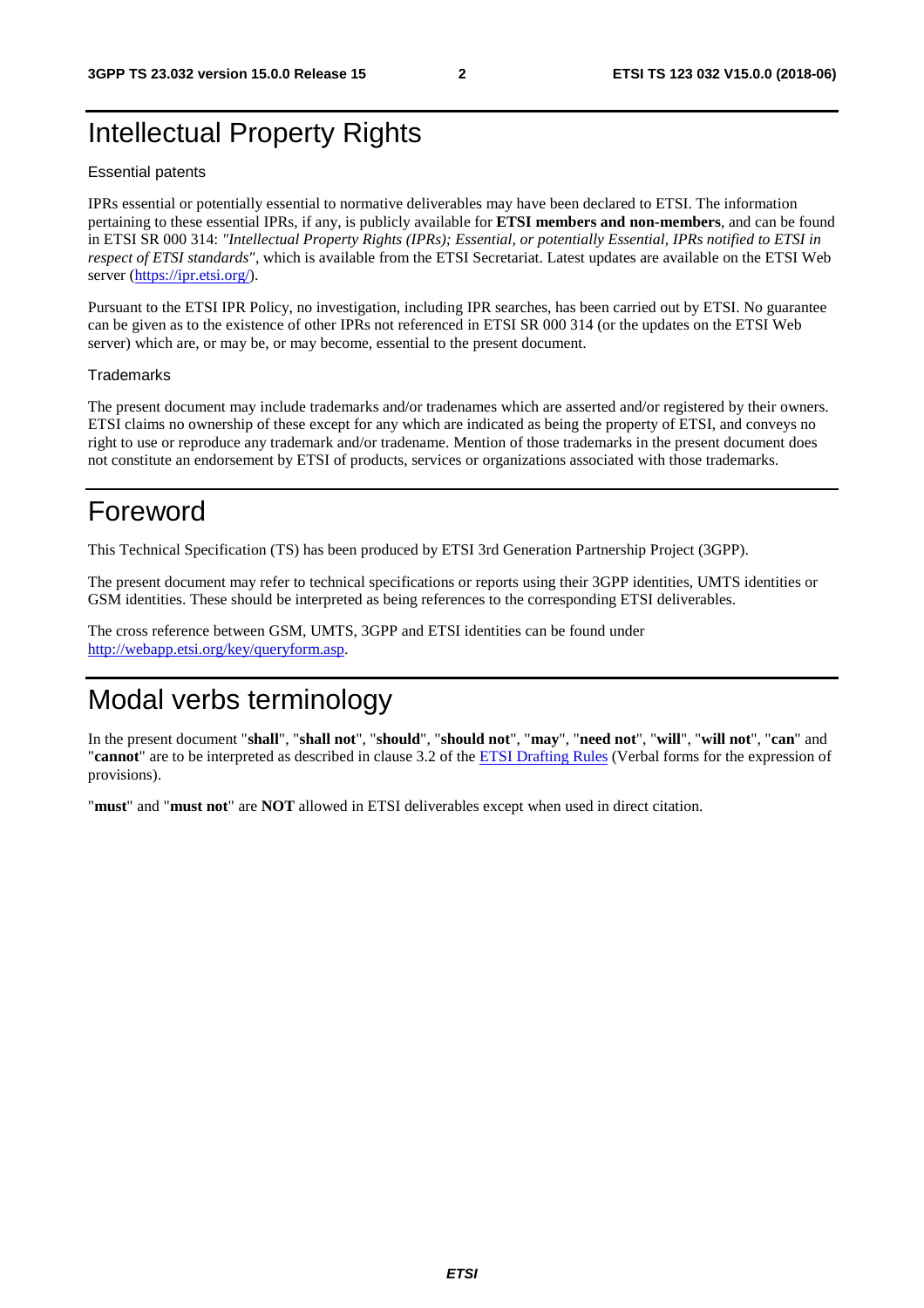$\mathbf{3}$ 

## Contents

| 1              |  |  |  |  |  |
|----------------|--|--|--|--|--|
| 2              |  |  |  |  |  |
| 3              |  |  |  |  |  |
| 3.1<br>3.2     |  |  |  |  |  |
| $\overline{4}$ |  |  |  |  |  |
| 5              |  |  |  |  |  |
| 5.1            |  |  |  |  |  |
| 5.2            |  |  |  |  |  |
| 5.3            |  |  |  |  |  |
| 5.4            |  |  |  |  |  |
| 5.5            |  |  |  |  |  |
| 5.6            |  |  |  |  |  |
| 5.7            |  |  |  |  |  |
| 6              |  |  |  |  |  |
| 6.1            |  |  |  |  |  |
| 6.2            |  |  |  |  |  |
| 6.3            |  |  |  |  |  |
| 6.4            |  |  |  |  |  |
| 6.5            |  |  |  |  |  |
| 6.6            |  |  |  |  |  |
| 6.7            |  |  |  |  |  |
| 7              |  |  |  |  |  |
| 7.1            |  |  |  |  |  |
| 7.2            |  |  |  |  |  |
| 7.3            |  |  |  |  |  |
| 7.3.1<br>7.3.2 |  |  |  |  |  |
| 7.3.3          |  |  |  |  |  |
| 7.3.4          |  |  |  |  |  |
| 7.3.5          |  |  |  |  |  |
| 7.3.6          |  |  |  |  |  |
| 7.3.7          |  |  |  |  |  |
| 8              |  |  |  |  |  |
| 8.1            |  |  |  |  |  |
| 8.2            |  |  |  |  |  |
| 8.3            |  |  |  |  |  |
| 8.4            |  |  |  |  |  |
| 8.5            |  |  |  |  |  |
| 8.6            |  |  |  |  |  |
| 8.7            |  |  |  |  |  |
| 8.8            |  |  |  |  |  |
| 8.9            |  |  |  |  |  |
| 8.10           |  |  |  |  |  |
| 8.11           |  |  |  |  |  |
| 8.12           |  |  |  |  |  |
| 8.13           |  |  |  |  |  |
| 8.14           |  |  |  |  |  |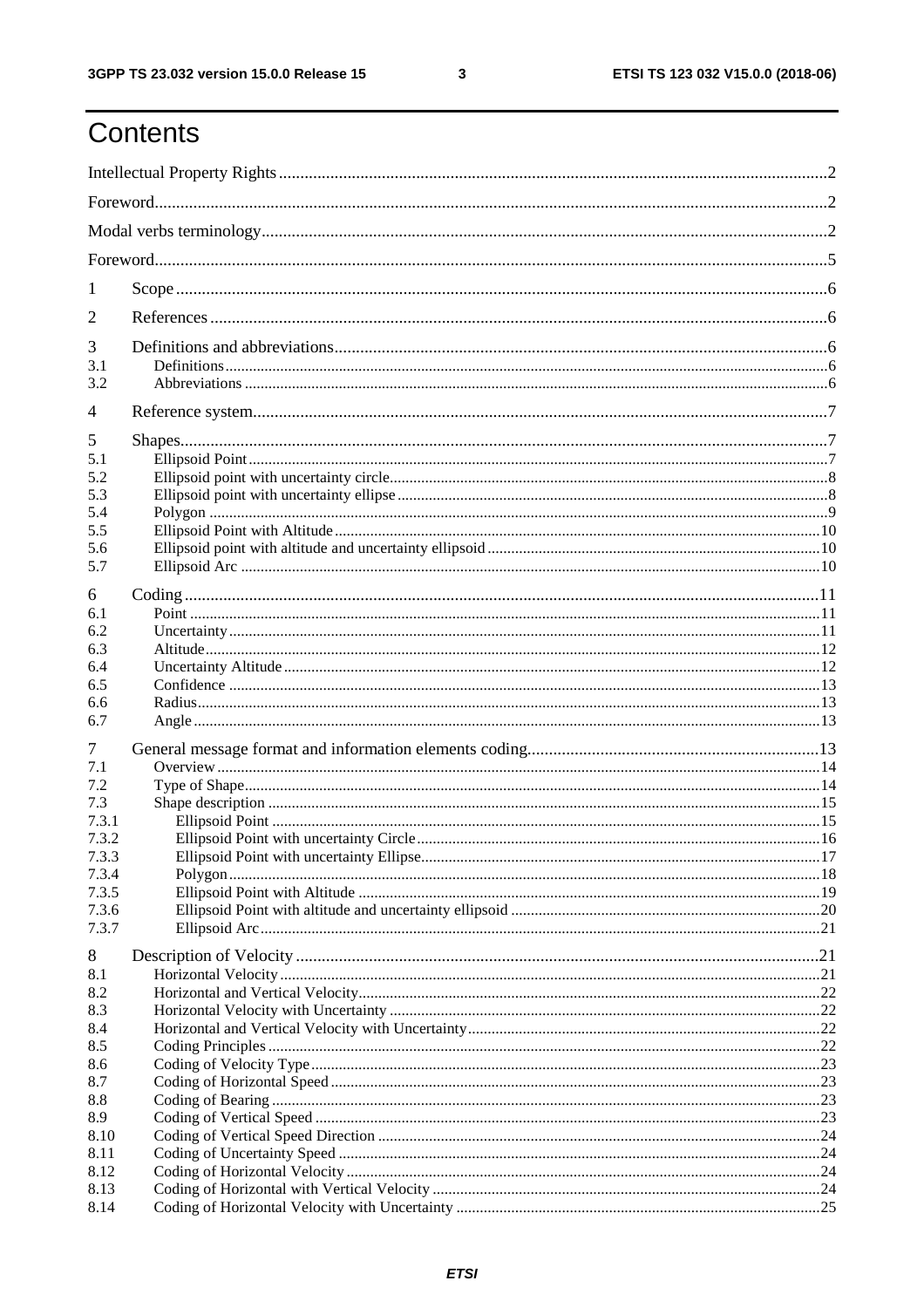| 8.15 |  |  |  |  |
|------|--|--|--|--|
|      |  |  |  |  |
|      |  |  |  |  |
|      |  |  |  |  |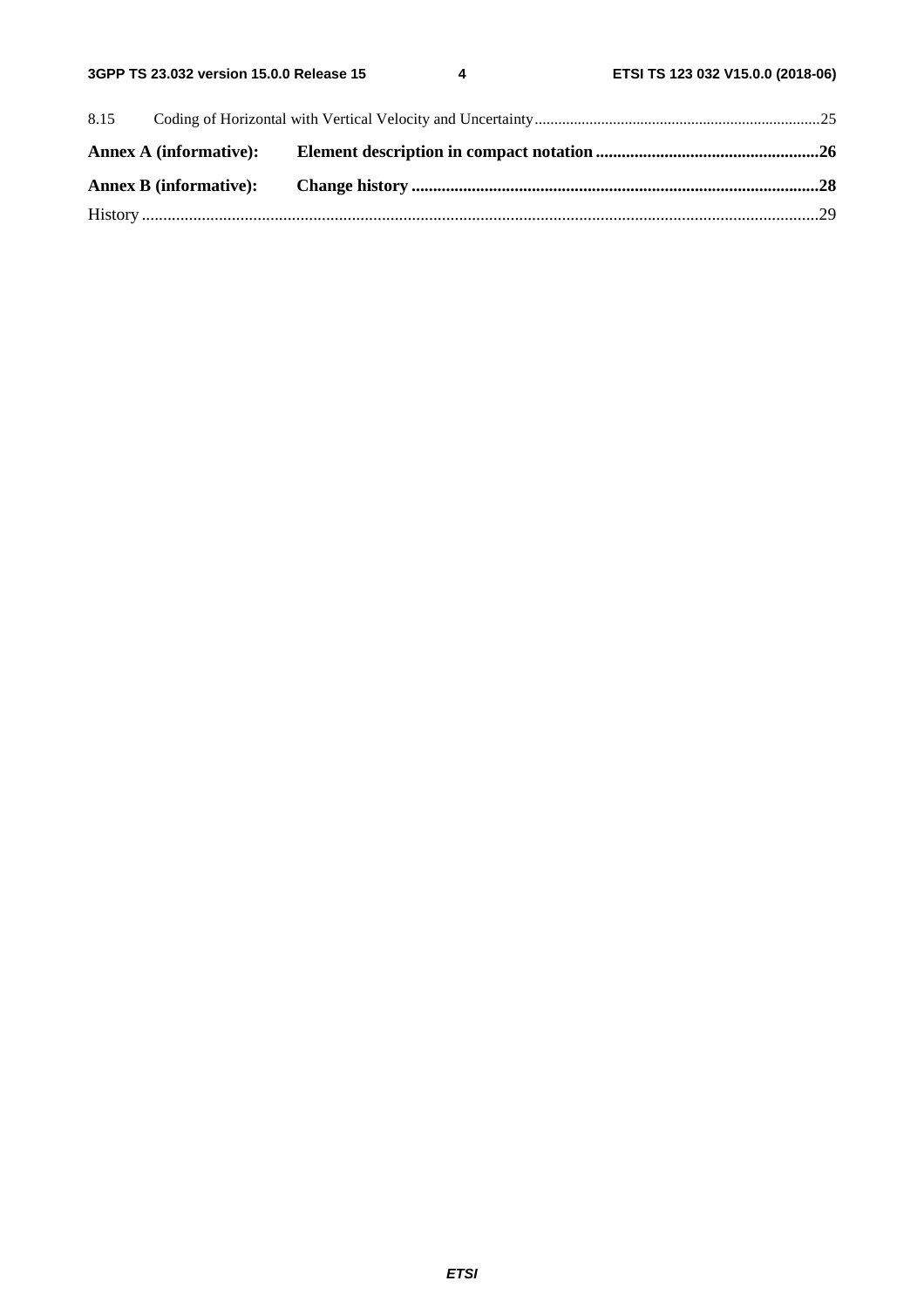## Foreword

This Technical Specification (TS) has been produced by the 3rd Generation Partnership Project (3GPP).

The present document defines an intermediate universal Geographical Area Description within the 3GPP system.

The contents of the present document are subject to continuing work within the TSG and may change following formal TSG approval. Should the TSG modify the contents of the present document, it will be re-released by the TSG with an identifying change of release date and an increase in version number as follows:

Version x.y.z

where:

- x the first digit:
	- 1 presented to TSG for information;
	- 2 presented to TSG for approval;
	- 3 or greater indicates TSG approved document under change control.
- y the second digit is incremented for all changes of substance, i.e. technical enhancements, corrections, updates, etc.
- z the third digit is incremented when editorial only changes have been incorporated in the document.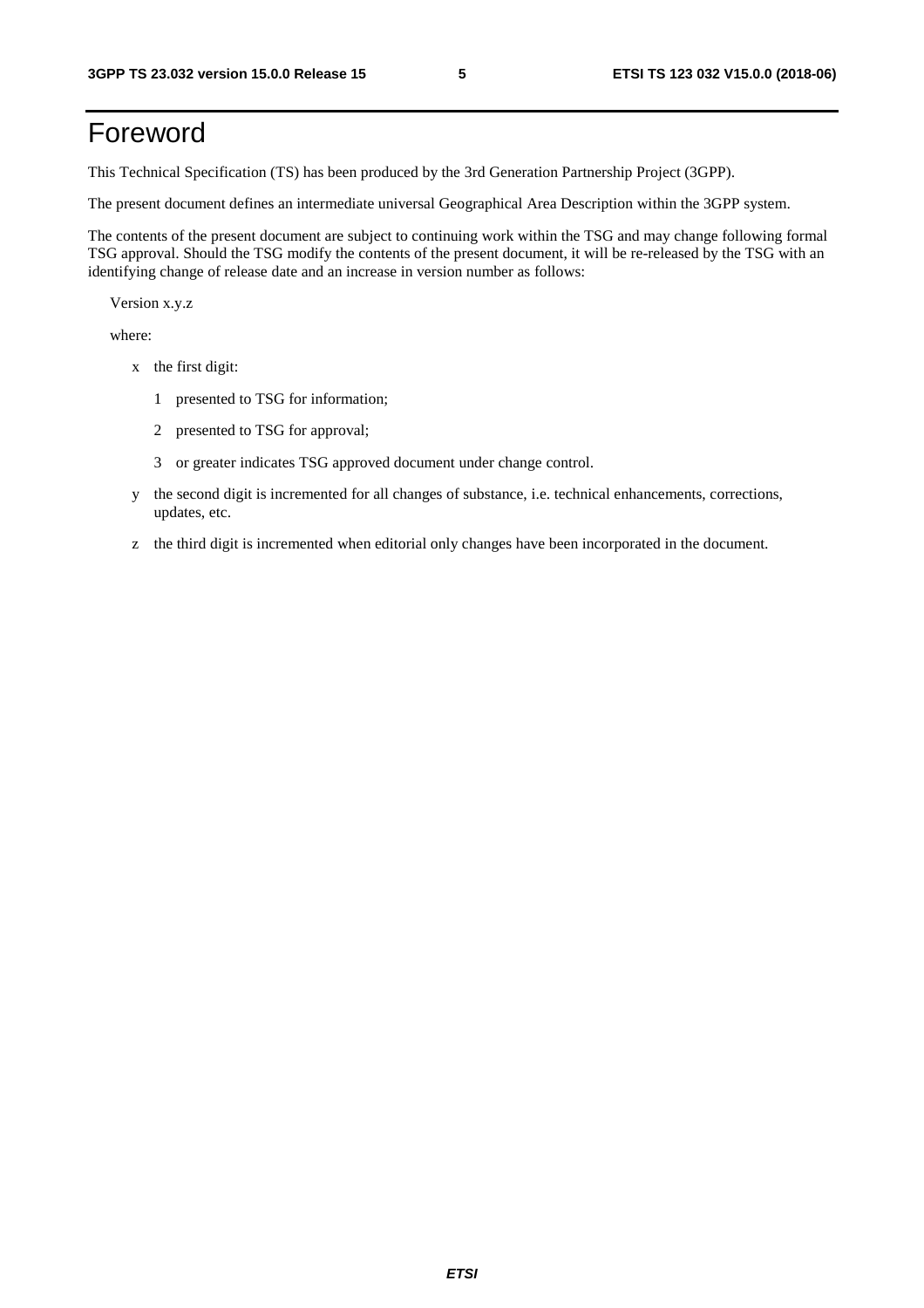## 1 Scope

The present document defines an intermediate universal Geographical Area Description which subscriber applications, GSM or UMTS services can use and the network can convert into an equivalent radio coverage map.

For GSM or UMTS services which involve the use of an "area", it can be assumed that in the majority of cases the Service Requester will be forbidden access to data on the radio coverage map of a particular PLMN and that the Service Requester will not have direct access to network entities (e.g. BSC/BTS or RNC/Node B).

The interpretation by the PLMN operator of the geographical area in terms of cells actually used, cells that are partly within the given area and all other technical and quality of service aspects are out of the scope of the present document.

This specification also provides a description of velocity that may be associated with a universal Geographical Area Description when both are applied to a common entity at a common time.

## 2 References

The following documents contain provisions which, through reference in this text, constitute provisions of the present document.

- References are either specific (identified by date of publication, edition number, version number, etc.) or non-specific.
- For a specific reference, subsequent revisions do not apply.
- For a non-specific reference, the latest version applies. In the case of a reference to a 3GPP document (including a GSM document), a non-specific reference implicitly refers to the latest version of that document *in the same Release as the present document*.
- [1] GSM 01.04: "Digital cellular telecommunications system (Phase 2+); Abbreviations and acronyms".
- [2] GSM 04.07: "Digital cellular telecommunications system (Phase 2+); Mobile radio interface signalling layer 3 General aspects".
- [3] Military Standard WGS84 Metric MIL-STD-2401 (11 January 1994): "Military Standard Department of Defence World Geodetic System (WGS)".

## 3 Definitions and abbreviations

### 3.1 Definitions

For the purposes of the present document, the following definitions apply.

**Service Requester**: Entity, which uses the Geographical Area Description in any protocol to inform the network about a defined area.

**Target: E**ntity whose precise geographic position is to be described.

### 3.2 Abbreviations

For the purposes of the present document, the abbreviations given in GSM 01.04 [1] and the following apply.

| GAD  | Geographical Area Description |
|------|-------------------------------|
| GPS- | Global Positioning System     |
| WGS  | World Geodetic System         |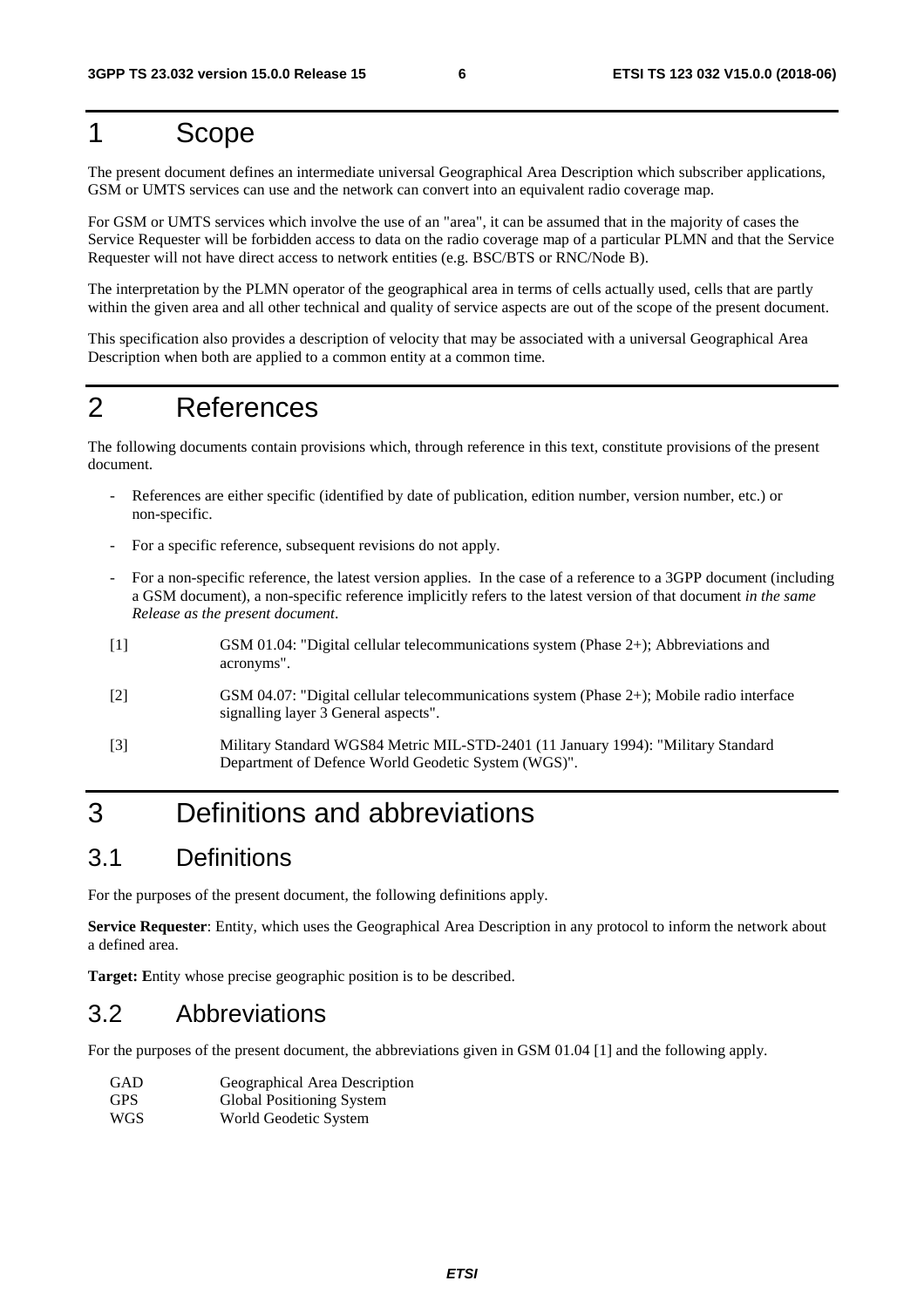## 4 Reference system

The reference system chosen for the coding of locations is the World Geodetic System 1984, (WGS 84), which is also used by the Global Positioning System, (GPS). The origin of the WGS 84 co-ordinate system is the geometric centre of the WGS 84 ellipsoid. The ellipsoid is constructed by the rotation of an ellipse around the minor axis which is oriented in the North-South direction. The rotation axis is the polar axis of the ellipsoid, and the plane orthogonal to it and including the centre of symmetry is the equatorial plane.

The relevant dimensions are as follows:

Major Axis (a) =  $6378137 \text{ m}$ 

Minor Axis (b) =  $6356752,314 \text{ m}$ 

First eccentricity of the ellipsoid  $\frac{a}{b^2} = 0.0066943800668$  $=\frac{a^2-b^2}{b^2}=$ 

Co-ordinates are then expressed in terms of longitude and latitude relevant to this ellipsoid. The range of longitude is -180° to +180°, and the range of latitude is -90° to +90°. 0° longitude corresponds to the Greenwich Meridian, and positive angles are to the East, while negative angles are to the West. 0° latitude corresponds to the equator, and positive angles are to the North, while negative angles are to the South. Altitudes are defined as the distance between the ellipsoid and the point, along a line orthogonal to the ellipsoid.

### 5 Shapes

The intention is to incorporate a number of different shapes, that can be chosen according to need.

- Ellipsoid Point;
- Ellipsoid point with uncertainty circle;
- Ellipsoid point with uncertainty ellipse:
- Polygon;
- Ellipsoid point with altitude;
- Ellipsoid point with altitude and uncertainty ellipsoid;
- Ellipsoid Arc.

Each shape is discussed individually.

#### 5.1 Ellipsoid Point

The description of an ellipsoid point is that of a point on the surface of the ellipsoid, and consists of a latitude and a longitude. In practice, such a description can be used to refer to a point on Earth's surface, or close to Earth's surface, with the same longitude and latitude. No provision is made in this version of the standard to give the height of a point.

Figure 1 illustrates a point on the surface of the ellipsoid and its co-ordinates.

The latitude is the angle between the equatorial plane and the perpendicular to the plane tangent to the ellipsoid surface at the point. Positive latitudes correspond to the North hemisphere. The longitude is the angle between the half-plane determined by the Greenwich meridian and the half-plane defined by the point and the polar axis, measured Eastward.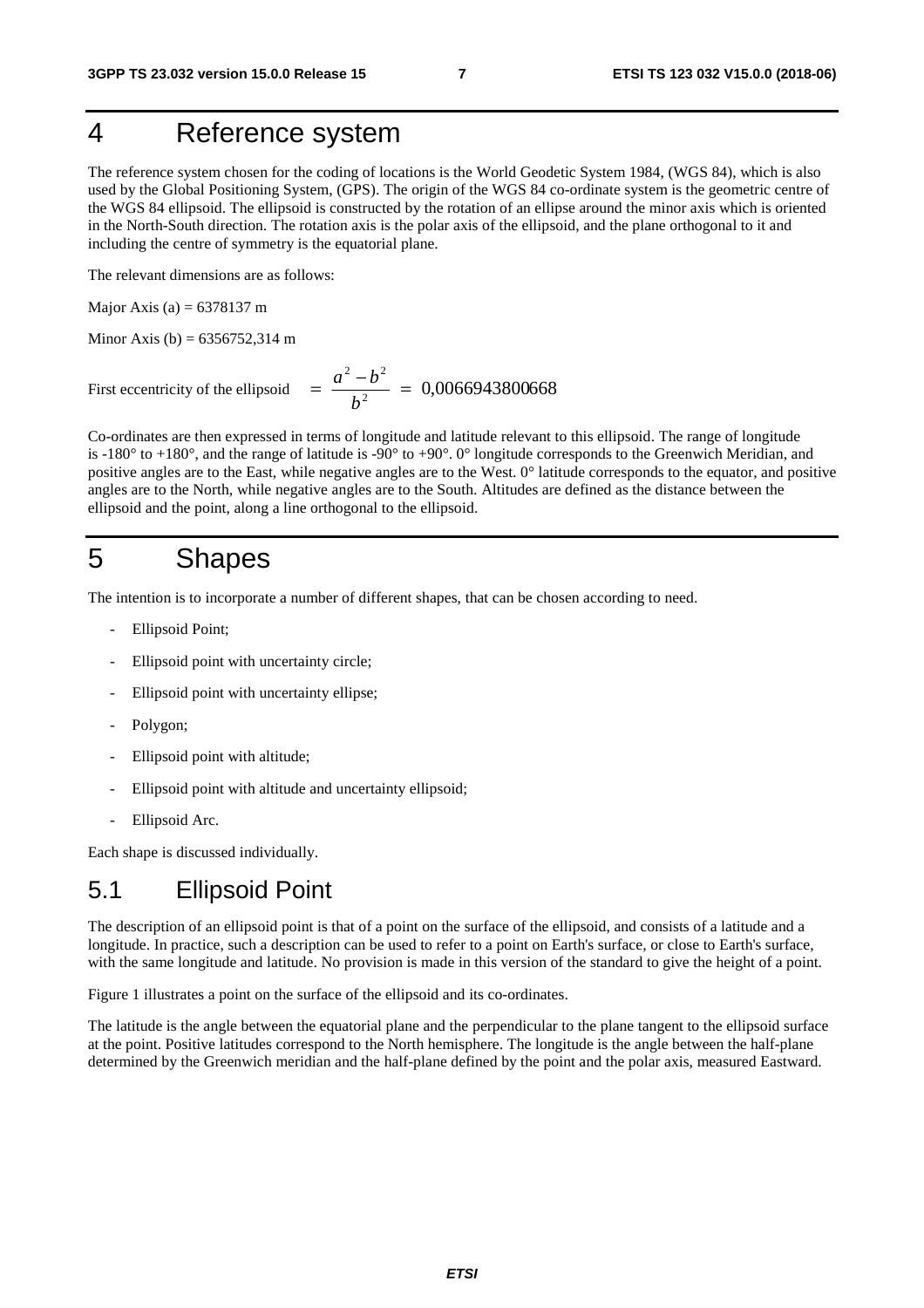

**Figure 1: Description of a Point as two co-ordinates** 

## 5.2 Ellipsoid point with uncertainty circle

The "ellipsoid point with uncertainty circle" is characterised by the co-ordinates of an ellipsoid point (the origin) and a distance *r*. It describes formally the set of points on the ellipsoid which are at a distance from the origin less than or equal to *r*, the distance being the geodesic distance over the ellipsoid, i.e., the minimum length of a path staying on the ellipsoid and joining the two points, as shown in figure 2.

As for the ellipsoid point, this can be used to indicate points on the Earth surface, or near the Earth surface, of same latitude and longitude.

The typical use of this shape is to indicate a point when its position is known only with a limited accuracy.



**Figure 2: Description of an uncertainty Circle** 

### 5.3 Ellipsoid point with uncertainty ellipse

The "ellipsoid point with uncertainty ellipse" is characterised by the co-ordinates of an ellipsoid point (the origin), distances *r1* and *r2* and an angle of orientation *A*. It describes formally the set of points on the ellipsoid which fall within or on the boundary of an ellipse with semi-major axis of length  $r$ *l* oriented at angle  $A$  (0 to 180 $^{\circ}$ ) measure clockwise from north and semi-minor axis of length *r2*, the distances being the geodesic distance over the ellipsoid, i.e., the minimum length of a path staying on the ellipsoid and joining the two points, as shown in figure 2a.

As for the ellipsoid point, this can be used to indicate points on the Earth's surface, or near the Earth's surface, of same latitude and longitude. The confidence level with which the position of a target entity is included within this set of points is also included with this shape.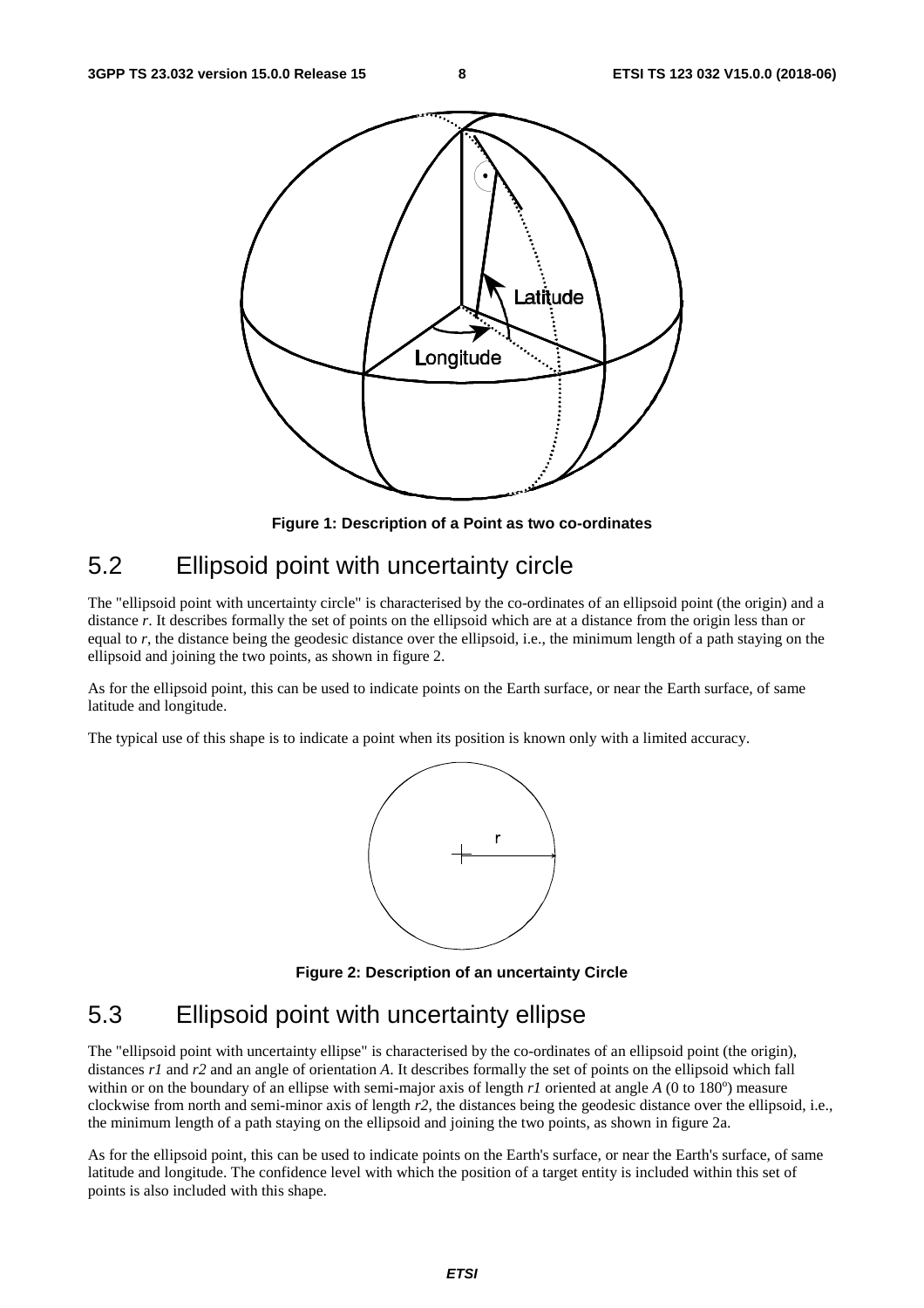The typical use of this shape is to indicate a point when its position is known only with a limited accuracy, but the geometrical contributions to uncertainty can be quantified.



#### **Figure 2a: Description of an uncertainty Ellipse**

### 5.4 Polygon

A polygon is an arbitrary shape described by an ordered series of points (in the example pictured in the drawing, A to E). The minimum number of points allowed is 3, and the maximum number of points allowed is 15. The points shall be connected in the order that they are given. A connecting line is defined as the line over the ellipsoid joining the two points and of minimum distance (geodesic). The last point is connected to the first. The list of points shall respect a number of conditions:

- a connecting line shall not cross another connecting line;
- two successive points must not be diametrically opposed on the ellipsoid.

The described area is situated to the right of the lines with the downward direction being toward the Earth's centre and the forward direction being from a point to the next.

NOTE: This definition does not permit connecting lines greater than roughly 20 000 km. If such a need arises, the polygon can be described by adding an intermediate point.

Computation of geodesic lines is not simple. Approximations leading to a maximum distance between the computed line and the geodesic line of less than 3 metres are acceptable.



**Figure 3: Description of a Polygon**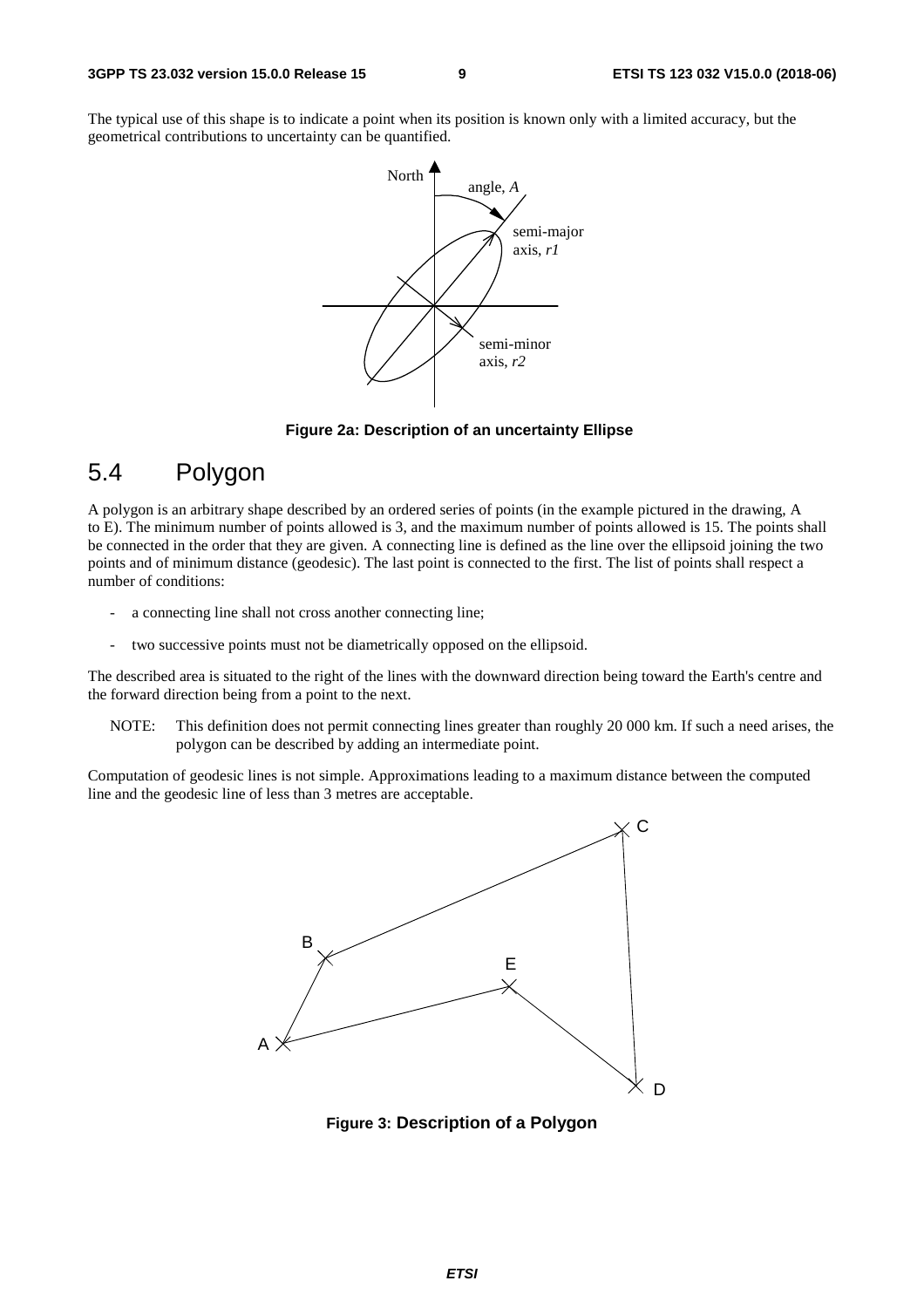### 5.5 Ellipsoid Point with Altitude

The description of an ellipsoid point with altitude is that of a point at a specified distance above or below a point on the earth's surface. This is defined by an ellipsoid point with the given longitude and latitude and the altitude above or below the ellipsoid point. Figure 3a illustrates the altitude aspect of this description.



**Figure 3a: Description of an Ellipsoid Point with Altitude** 

### 5.6 Ellipsoid point with altitude and uncertainty ellipsoid

The "ellipsoid point with altitude and uncertainty ellipsoid" is characterised by the co-ordinates of an ellipsoid point with altitude, distances r1 (the "semi-major uncertainty"), r2 (the "semi-minor uncertainty") and r3 (the "vertical uncertainty") and an angle of orientation *A* (the "angle of the major axis")*.* It describes formally the set of points which fall within or on the surface of a general (three dimensional) ellipsoid centred on an ellipsoid point with altitude whose real semi-major, semi-mean and semi-minor axis are some permutation of r1, r2, r3 with r1  $\geq$  r2. The r3 axis is aligned vertically, while the r1 axis, which is the semi-major axis of the ellipse in a horizontal plane that bisects the ellipsoid, is oriented at an angle *A* (0 to 180 degrees) measured clockwise from north, as illustrated in Figure 3b.



**Figure 3b: Description of an Ellipsoid Point with Altitude and Uncertainty Ellipsoid** 

The typical use of this shape is to indicate a point when its horizontal position and altitude are known only with a limited accuracy, but the geometrical contributions to uncertainty can be quantified. The confidence level with which the position of a target entity is included within the shape is also included.

### 5.7 Ellipsoid Arc

An ellipsoid arc is a shape characterised by the co-ordinates of an ellipsoid point *o* (the origin), inner radius *r1,*  uncertainty radius *r2*, both radii being geodesic distances over the surface of the ellipsoid, the offset angle (θ) between the first defining radius of the ellipsoid arc and North, and the included angle (β) being the angle between the first and second defining radii. The offset angle is within the range of 0° to 359,999…° while the included angle is within the range from  $0,000...1^{\circ}$  to 360°. This is to be able to describe a full circle, 0° to 360°.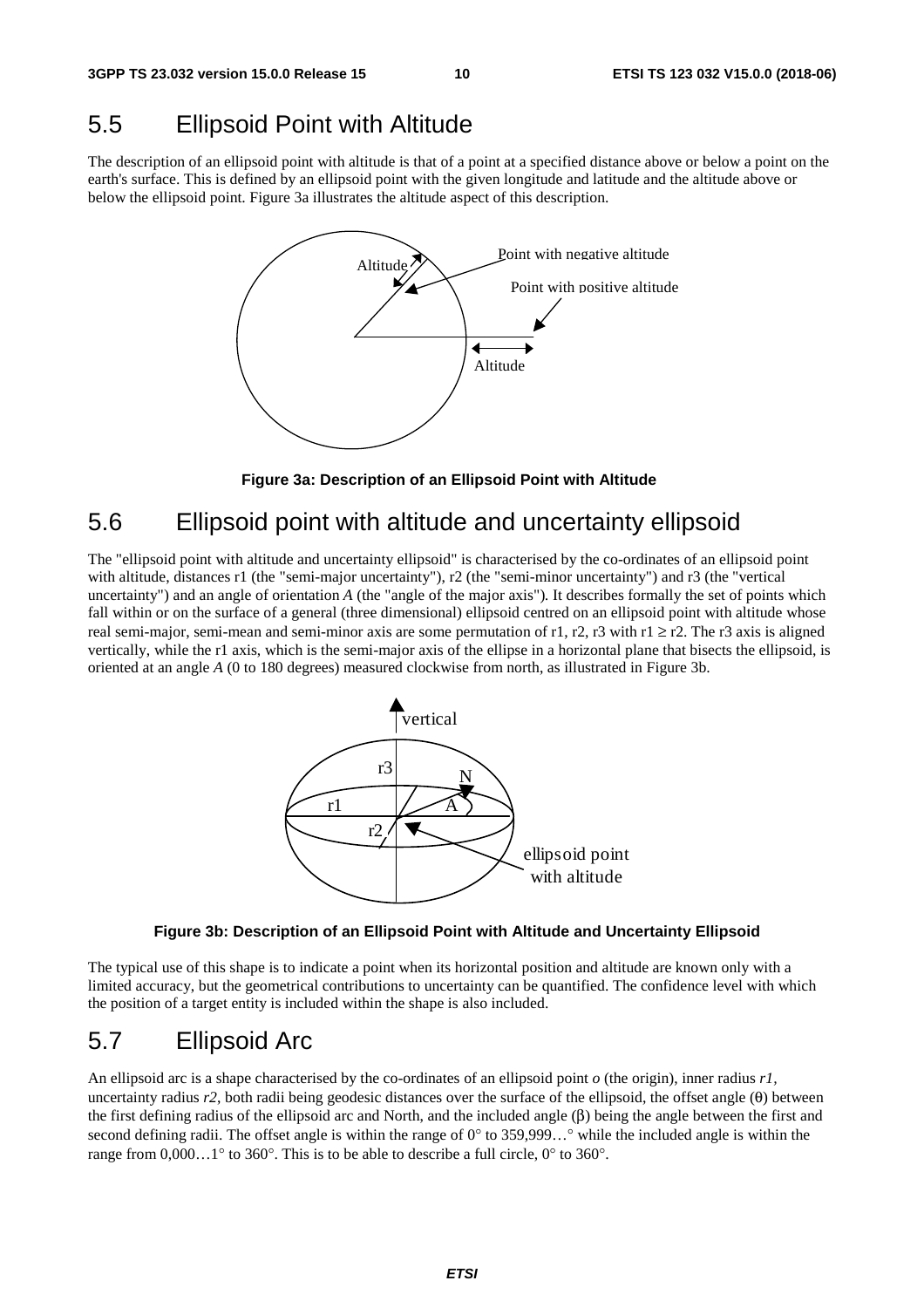This shape-definition can also be used to describe a sector (inner radius equal to zero), a circle (included angle equal to 360°) and other circular shaped areas. The confidence level with which the position of a target entity is included within the shape is also included.



**Figure 3c: Description of an Ellipsoid Arc** 

## 6 Coding

#### 6.1 Point

The co-ordinates of an ellipsoid point are coded with an uncertainty of less than 3 metres.

The latitude is coded with 24 bits: 1 bit of sign and a number between 0 and 223-1 coded in binary on 23 bits. The relation between the coded number N and the range of (absolute) latitudes X it encodes is the following (X in degrees):

$$
N \le \frac{2^{23}}{90}X < N+1
$$

except for  $N=2^{23}-1$ , for which the range is extended to include N+1.

The longitude, expressed in the range -180 $^{\circ}$ , +180 $^{\circ}$ , is coded as a number between -2<sup>23</sup> and 2<sup>23</sup>-1, coded in 2's complement binary on 24 bits. The relation between the coded number N and the range of longitude X it encodes is the following (X in degrees):

$$
N \le \frac{2^{24}}{360}X < N+1
$$

### 6.2 Uncertainty

A method of describing the uncertainty for latitude and longitude has been sought which is both flexible (can cover wide differences in range) and efficient. The proposed solution makes use of a variation on the Binomial expansion. The uncertainty *r*, expressed in metres, is mapped to a number K, with the following formula:

$$
r = C\big((1+x)^K - 1\big)
$$

with  $C = 10$  and  $x = 0.1$ . With  $0 \le K \le 127$ , a suitably useful range between 0 and 1800 kilometres is achieved for the uncertainty, while still being able to code down to values as small as 1 metre. The uncertainty can then be coded on 7 bits, as the binary encoding of K.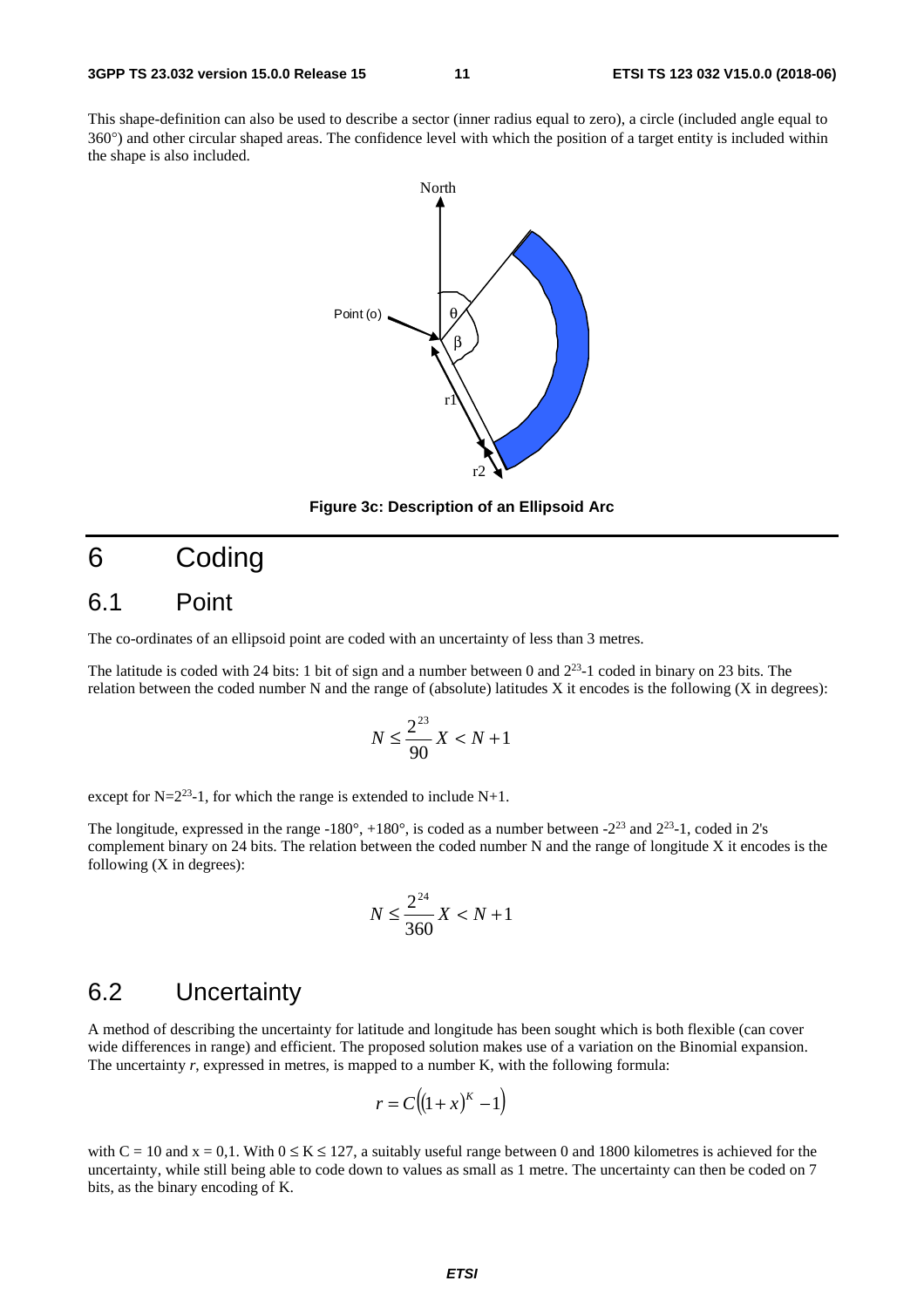| Value of K     | Value of uncertainty |
|----------------|----------------------|
| 0              | 0 <sub>m</sub>       |
|                | 1 <sub>m</sub>       |
| $\overline{c}$ | 2,1 m                |
|                |                      |
| 20             | 57,3 m               |
|                |                      |
| 40             | 443 m                |
|                |                      |
| 60             | 3 km                 |
|                |                      |
| 80             | 20 km                |
|                |                      |
| 100            | 138 km               |
|                |                      |
| 120            | 927 km               |
|                |                      |
| 127            | 1800 km              |

#### **Table 1: Example values for the uncertainty Function**

#### 6.3 Altitude

Altitude is encoded in increments of 1 meter using a 15 bit binary coded number N. The relation between the number N and the range of altitudes *a* (in metres) it encodes is described by the following equation:

 $N \leq a \leq N+1$ 

except for  $N=2^{15}-1$  for which the range is extended to include all greater values of *a*.

The direction of altitude is encoded by a single bit with bit value 0 representing height above the WGS84 ellipsoid surface and bit value 1 representing depth below the WGS84 ellipsoid surface.

### 6.4 Uncertainty Altitude

The uncertainty in altitude, h, expressed in metres is mapped from the binary number K, with the following formula:

$$
h = C((1+x)^K - 1)
$$

with  $C = 45$  and  $x = 0.025$ . With  $0 \le K \le 127$ , a suitably useful range between 0 and 990 meters is achieved for the uncertainty altitude. The uncertainty can then be coded on 7 bits, as the binary encoding of K.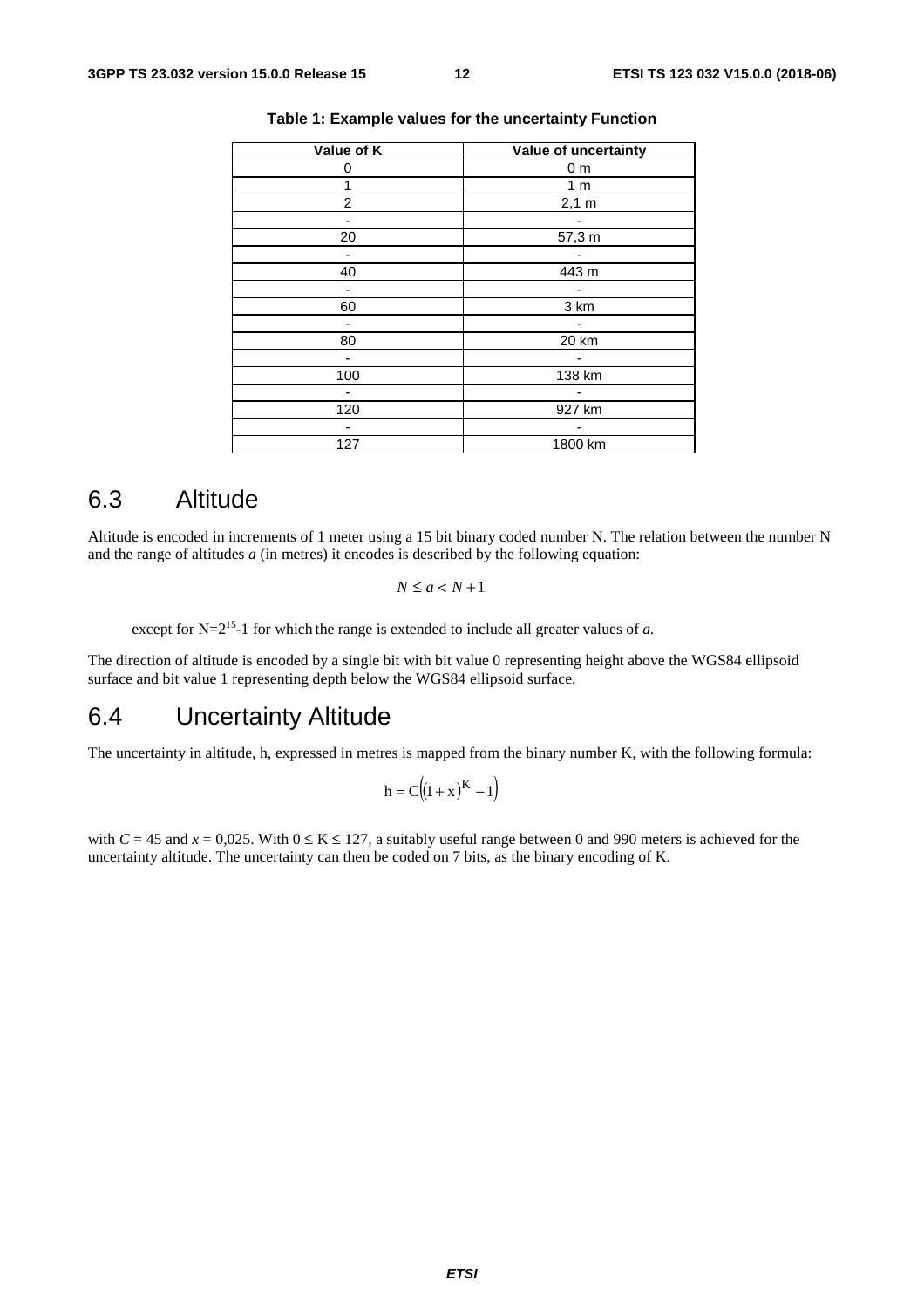| Value of K | Value of uncertainty altitude |
|------------|-------------------------------|
| 0          | 0 <sub>m</sub>                |
|            | $1,13 \; m$                   |
| 2          | $2,28 \text{ m}$              |
|            |                               |
| 20         | 28,7 m                        |
|            |                               |
| 40         | 75,8 m                        |
|            |                               |
| 60         | 153,0 m                       |
|            |                               |
| 80         | 279,4 m                       |
|            |                               |
| 100        | 486,6 m                       |
|            |                               |
| 120        | 826,1 m                       |
|            |                               |
| 127        | 990,5 m                       |

#### **Table 2: Example values for the uncertainty altitude Function**

#### 6.5 Confidence

The confidence by which the position of a target entity is known to be within the shape description, (expressed as a percentage) is directly mapped from the 7 bit binary number K, except for K=0 which is used to indicate 'no information', and  $100 < K \leq 128$  which should not be used but may be interpreted as "no information" if received.

#### 6.6 Radius

Inner radius is encoded in increments of 5 meters using a 16 bit binary coded number N. The relation between the number N and the range of radius  $r$  (in metres) it encodes is described by the following equation:

$$
5N \le r < 5(N+1)
$$

Except for  $N=2^{16}-1$  for which the range is extended to include all greater values of *r*. This provides a true maximum radius of 327,675 meters.

The uncertainty radius is encoded as for the uncertainty latitude and longitude.

### 6.7 Angle

Offset and Included angle are encoded in increments of  $2^{\circ}$  using an 8 bit binary coded number N in the range 0 to 179. The relation between the number N and the range offset (ao) and included (ai) of angles (in degrees) it encodes is described by the following equations:

Offset angle (ao)

 $2 N \le a < 2 (N+1)$  Accepted values for ao are within the range from 0 to 359,9...9 degrees.

Included angle (ai)

 $2 N < ai \le 2 (N+1)$  Accepted values for ai are within the range from 0,0...1 to 360 degrees.

## 7 General message format and information elements coding

This clause describes a coding method for geographical area descriptions. A geographical area description is coded as a finite bit string. In the figures, the bit string is described by octets from top downward, and in the octet from left to right. Number encoding strings start with the most significant bit.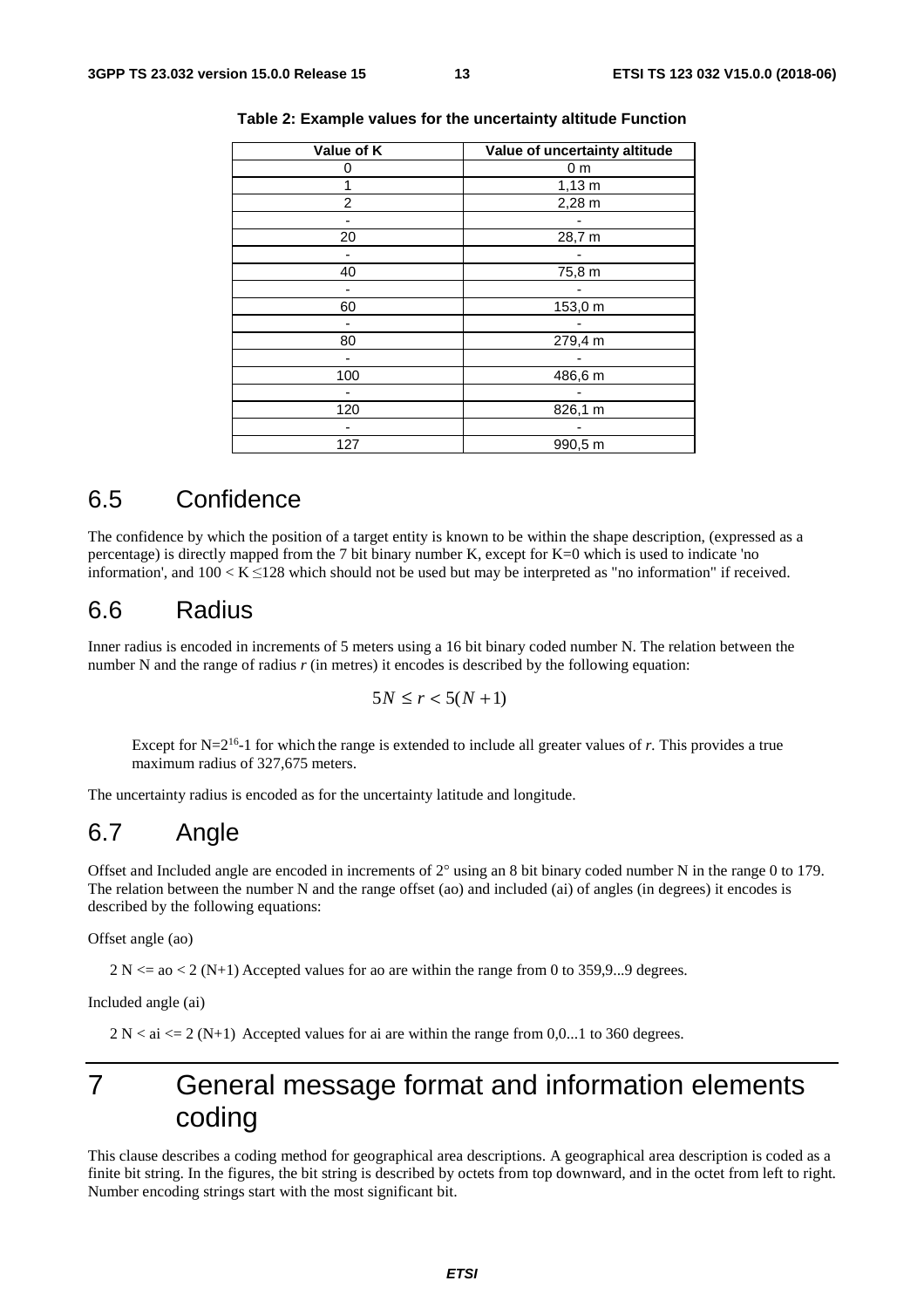### 7.1 Overview

A bit string encoding a geographical description shall consist of the following parts:

- Type of Shape;
- Shape Description.

Such a bit string is usually part of an information element. The structure of the information element (e.g., element identifier, length) depends on the protocol in which the message containing the description is defined, and is specified in the protocol specification.

This organisation is illustrated in the example shown in figure 4.



**Figure 4: Example** 

### 7.2 Type of Shape

The Type of Shape information field identifies the type which is being coded in the Shape Description. The Type of Shape is coded as shown in table 2a.

| <b>Bits</b>  |                          |
|--------------|--------------------------|
| 4321         |                          |
| 0000         | <b>Ellipsoid Point</b>   |
| 0001         | Ellipsoid point with     |
|              | uncertainty Circle       |
| 0011         | Ellipsoid point with     |
|              | uncertainty Ellipse      |
| 0101         | Polygon                  |
| 1000         | Ellipsoid point with     |
|              | altitude                 |
| 1001         | Ellipsoid point with     |
|              | altitude and uncertainty |
|              | Ellipsoid                |
| 1010         | <b>Ellipsoid Arc</b>     |
| other values | reserved for future use  |

#### **Table 2a: Coding of Type of Shape**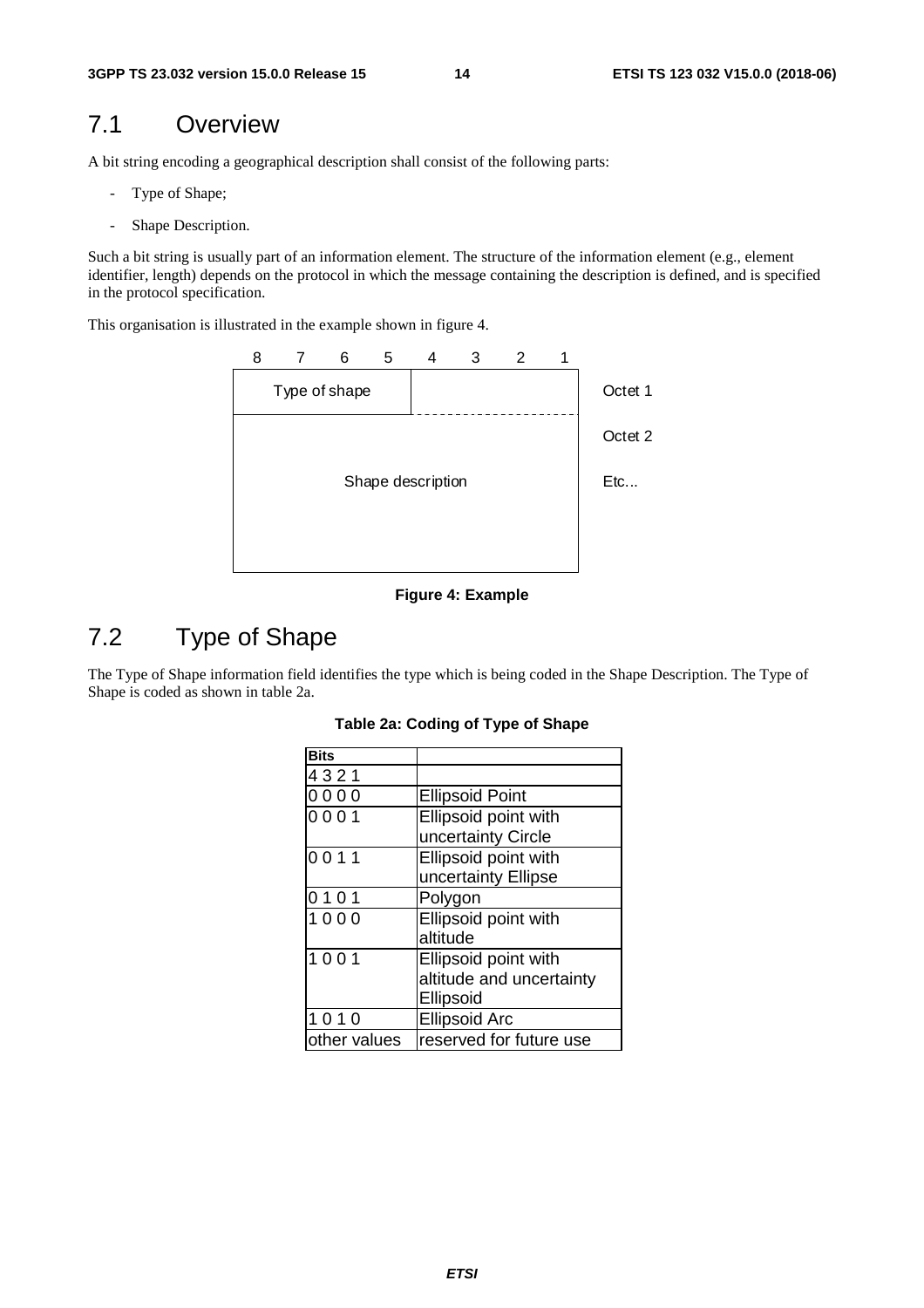### 7.3 Shape description

The shape description consist of different elements.

#### 7.3.1 Ellipsoid Point

The coding of a point is described in figure 5.



**Figure 5: Shape description of a point** 

S: Sign of latitude

Bit value 0 North<br>Bit value 1 South Bit value 1

Degrees of latitude

Bit 1 of octet 4 is the low order bit

Degrees of longitude

Bit 1 of octet 7 is the low order bit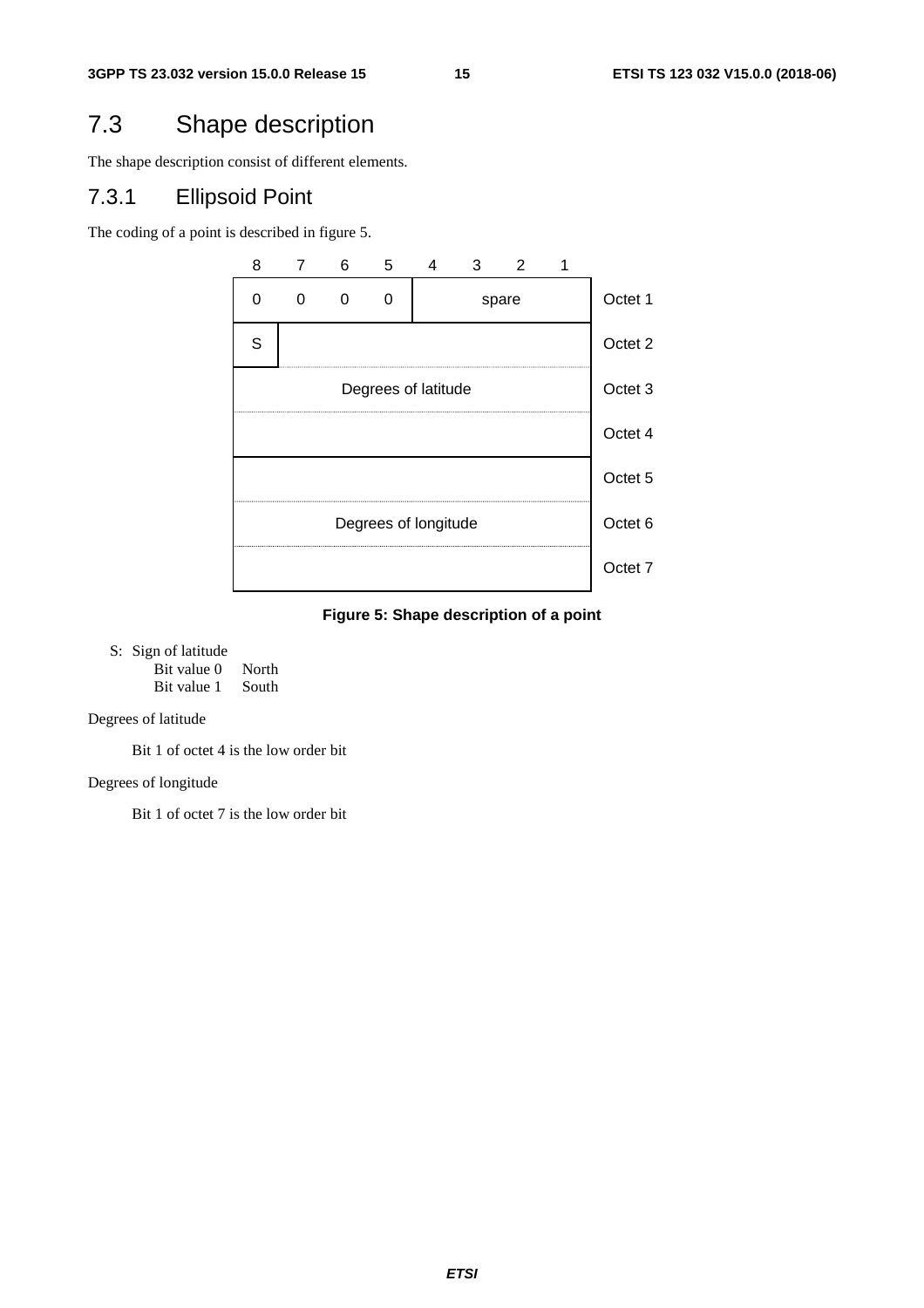

### 7.3.2 Ellipsoid Point with uncertainty Circle

**Figure 6: Shape description of an ellipsoid point with uncertainty circle**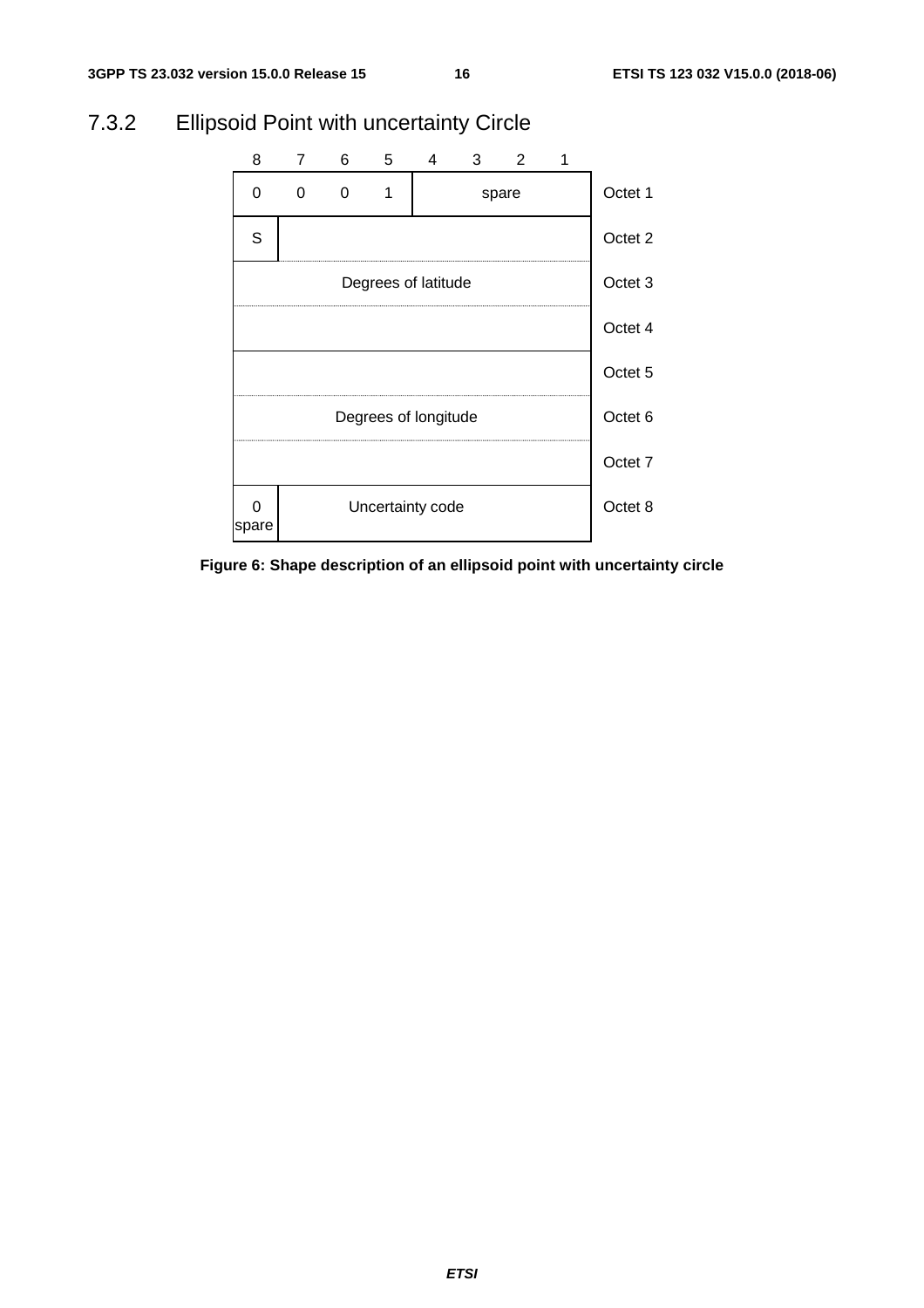

#### 7.3.3 Ellipsoid Point with uncertainty Ellipse

#### **Figure 6a: Shape description of an ellipsoid point with uncertainty ellipse**

Orientation of major axis

angle in degrees between the major axis and north

 $(0 = north, 90 = east, values of 180 and above are not used)$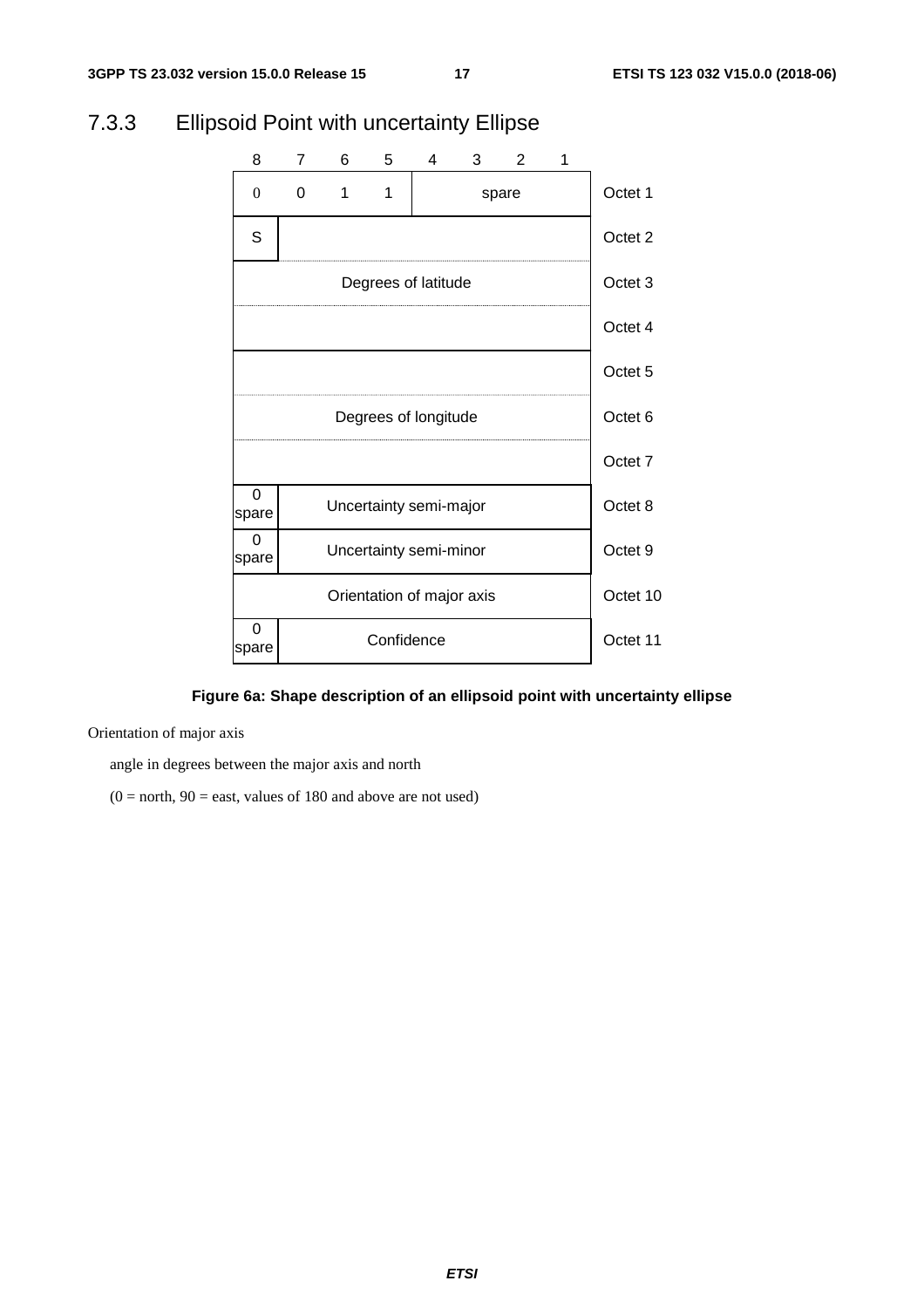#### 7.3.4 Polygon



**Figure 7: Shape description of a polygon**

The number of points field encodes in binary on 4 bits the number n of points in the description, and ranges from 3 to 15.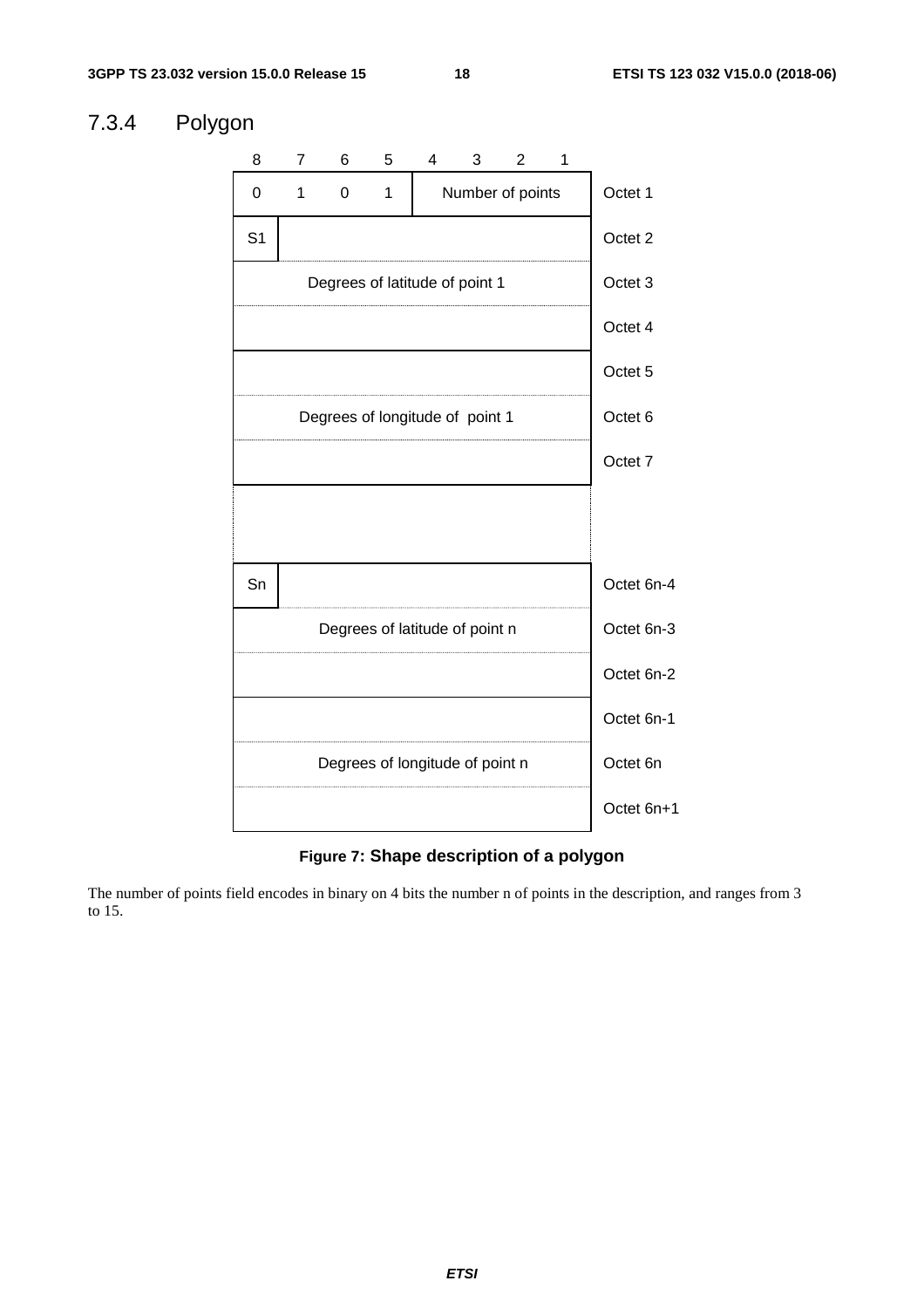### 7.3.5 Ellipsoid Point with Altitude

The coding of an ellipsoid point with altitude is described in figure 8.



**Figure 8: Shape description of an ellipsoid point with altitude** 

#### D: Direction of Altitude

Bit value 0 Altitude expresses height

Bit value 1 Altitude expresses depth

#### Altitude

Bit 1 of octet 9 is the low order bit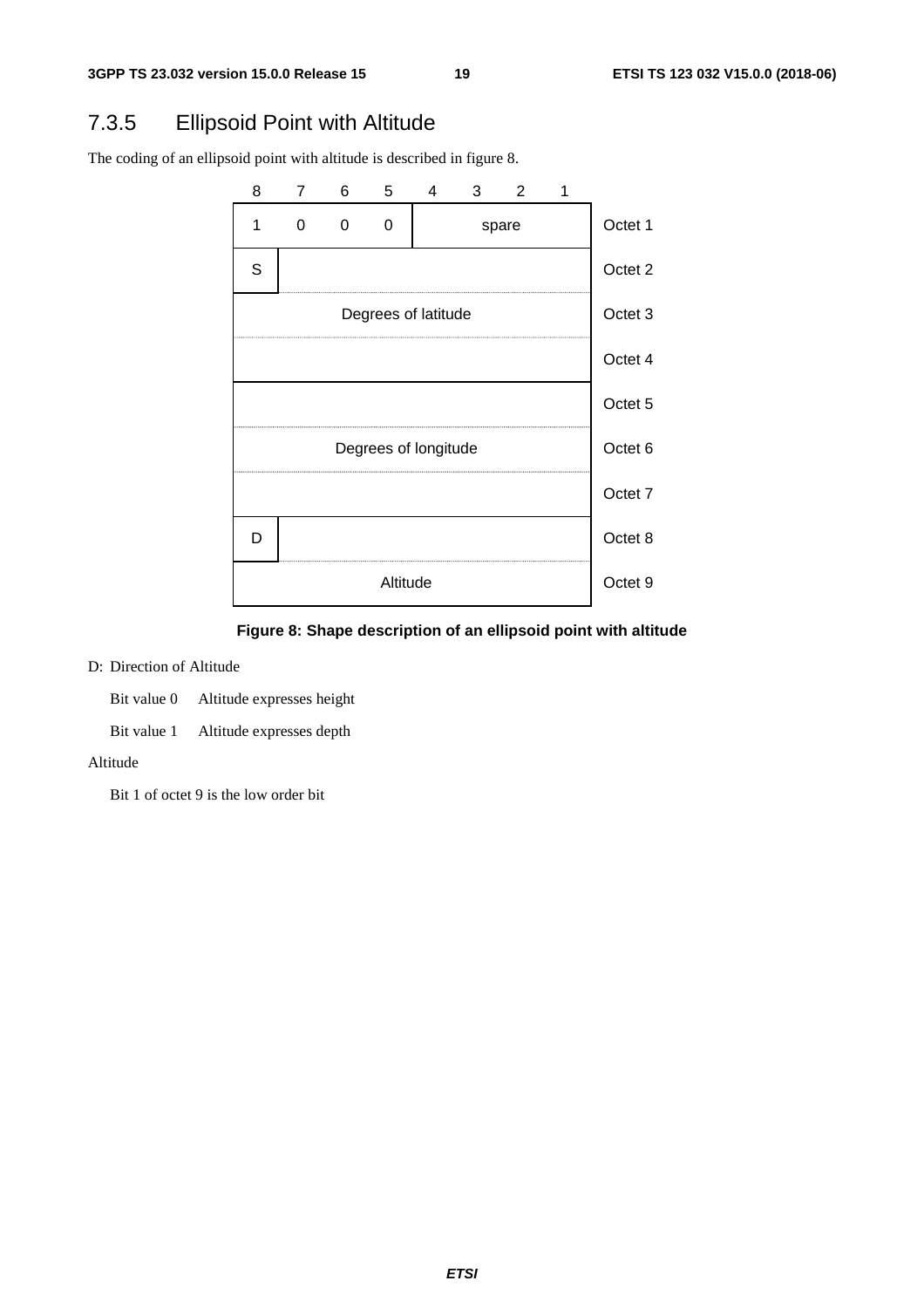## 7.3.6 Ellipsoid Point with altitude and uncertainty ellipsoid



**Figure 9: Shape description of an ellipsoid point with altitude and uncertainty ellipsoid**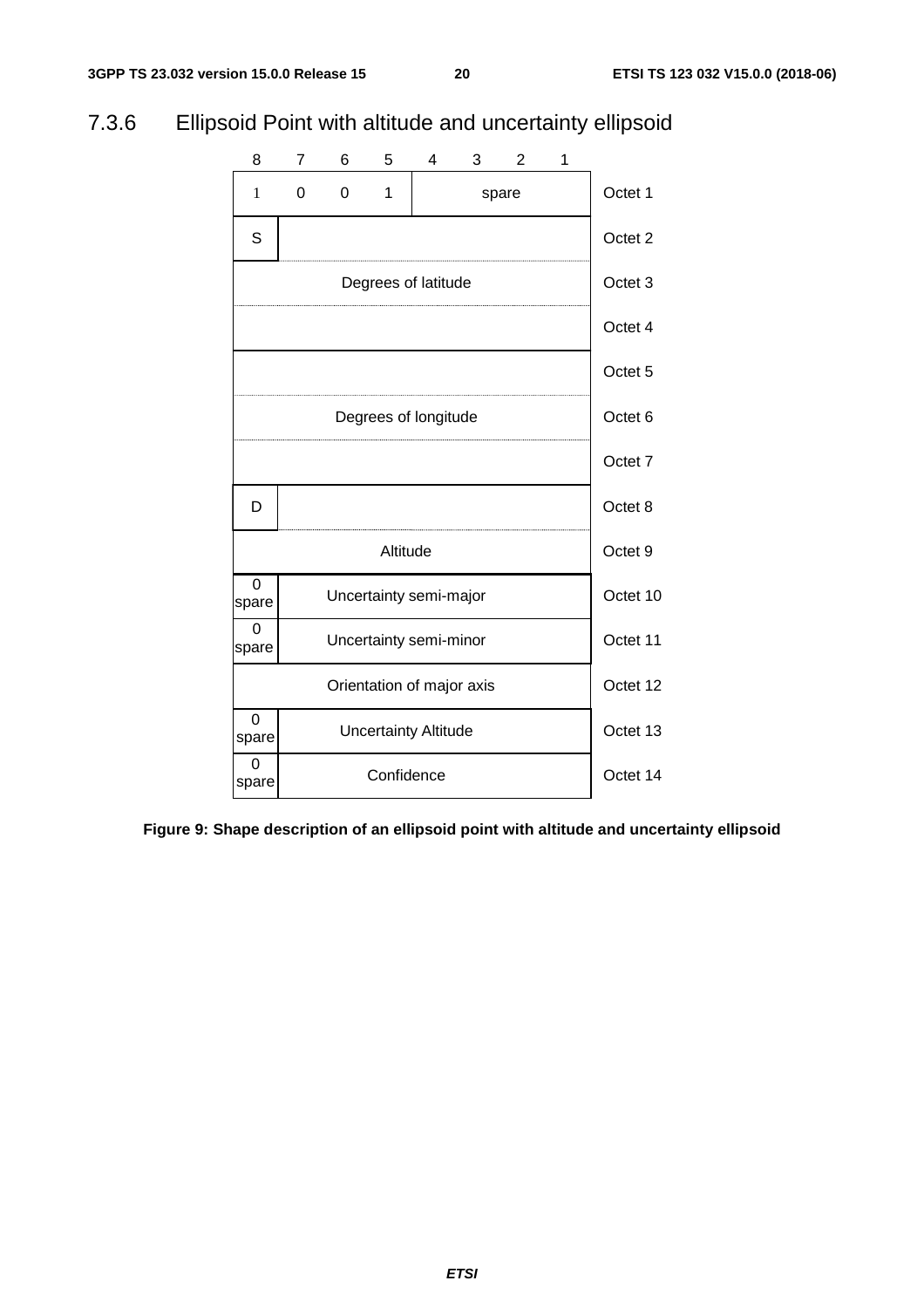#### 8 7 6 5 4 3 2 1 S Degrees of latitude Degrees of longitude Octet 7 Octet 6 Octet 5 Octet 3 Octet 4 Octet 2 Octet 1 Octet 10 Octet 11 Octet 12 Octet 8 Octet 9 Octet 13 1 0 1 0 | Spare Inner radius Uncertainty radius 0 spare Offset angle Included angle 0 Confidence spare

### 7.3.7 Ellipsoid Arc

**Figure 10: Shape description of an Ellipsoid arc** 

#### Inner radius

Bit 8 of octet 8 is the high order bit.

Bit 1 of octet 9 is the low order bit.

## 8 Description of Velocity

A description of velocity is applicable to any target entity on or close to the surface of the WGS84 ellipsoid.

### 8.1 Horizontal Velocity

Horizontal velocity is characterised by the horizontal speed and bearing. The horizontal speed gives the magnitude of the horizontal component of the velocity of a target entity. The bearing provides the direction of the horizontal component of velocity taken clockwise from North.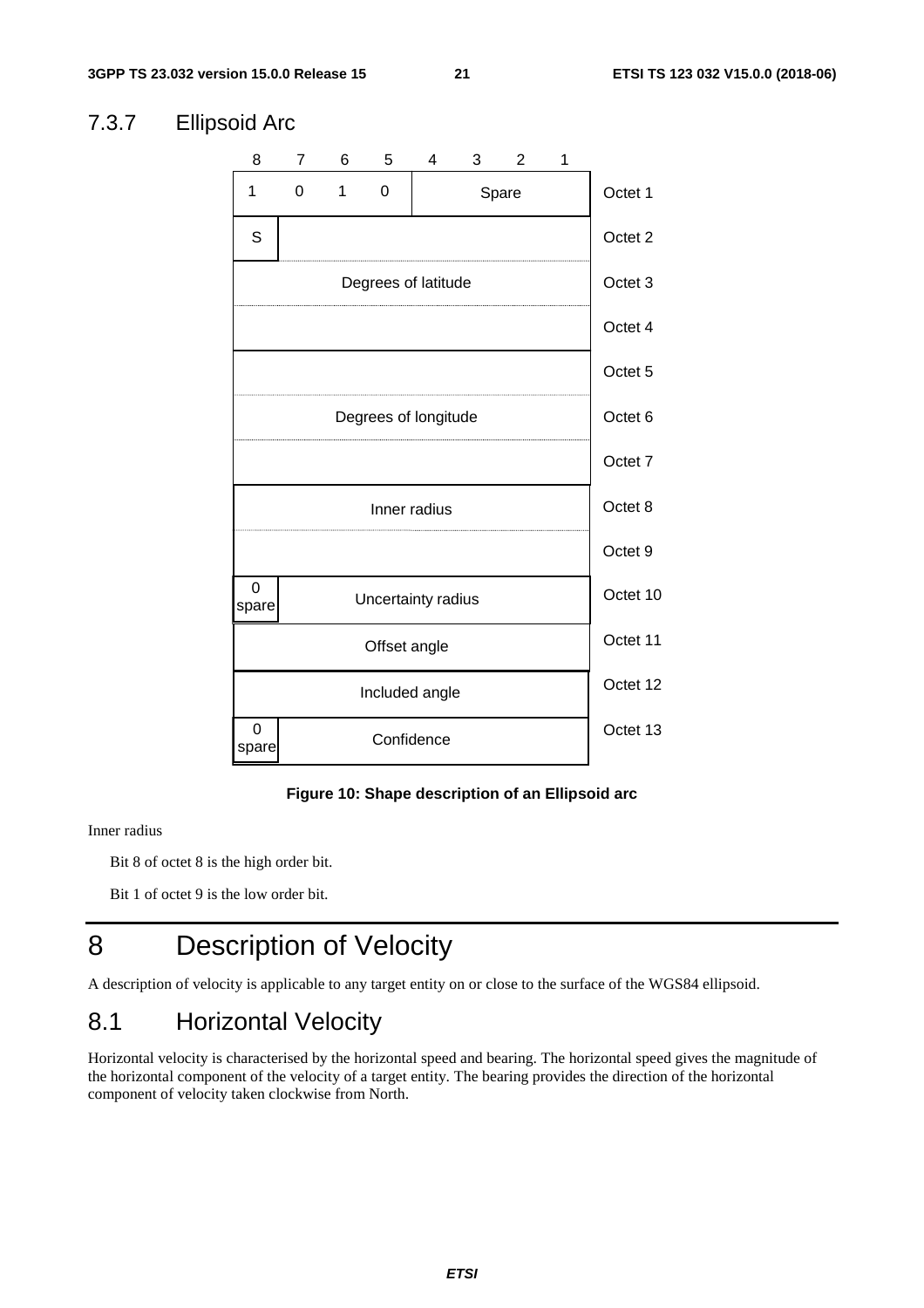

#### **Figure 11: Description of Horizontal Velocity with Uncertainty**

### 8.2 Horizontal and Vertical Velocity

Horizontal and vertical velocity is characterised by horizontal speed, bearing, vertical speed and direction. The horizontal speed and bearing characterise the horizontal component of velocity. The vertical speed and direction provides the component of velocity of a target entity in a vertical direction.

### 8.3 Horizontal Velocity with Uncertainty

Horizontal velocity with uncertainty is characterised by a horizontal speed and bearing, giving a horizontal velocity vector  $\underline{V}$ , and an uncertainty speed s. It describes the set of velocity vectors  $\underline{v}$  related to the given velocity  $\underline{V}$  as follows:



**Figure 12: Description of Horizontal Velocity with Uncertainty** 

### 8.4 Horizontal and Vertical Velocity with Uncertainty

Horizontal and vertical velocity with uncertainty is characterised by a horizontal speed and bearing, giving a horizontal velocity vector  $\underline{V}_{x,y}$ , a vertical speed and direction giving a vertical velocity component  $V_z$  and uncertainty speeds s1 and s2. It describes the set of velocity vectors  $\gamma$  with horizontal and vertical components  $\gamma_{x,y}$ , and  $\gamma_z$  that are related to the given velocity components  $V_{x,y}$ , and  $V_z$  as follows:

$$
|\underline{v}_{x,y}, -\underline{V}_{x,y}, |\leq s1
$$

$$
|v_z - V_z| \leq s2
$$

### 8.5 Coding Principles

Velocity is encoded as shown in Figure 13. The velocity type in bits 8-5 of octet 1 defines the type of velocity information in succeeding bits.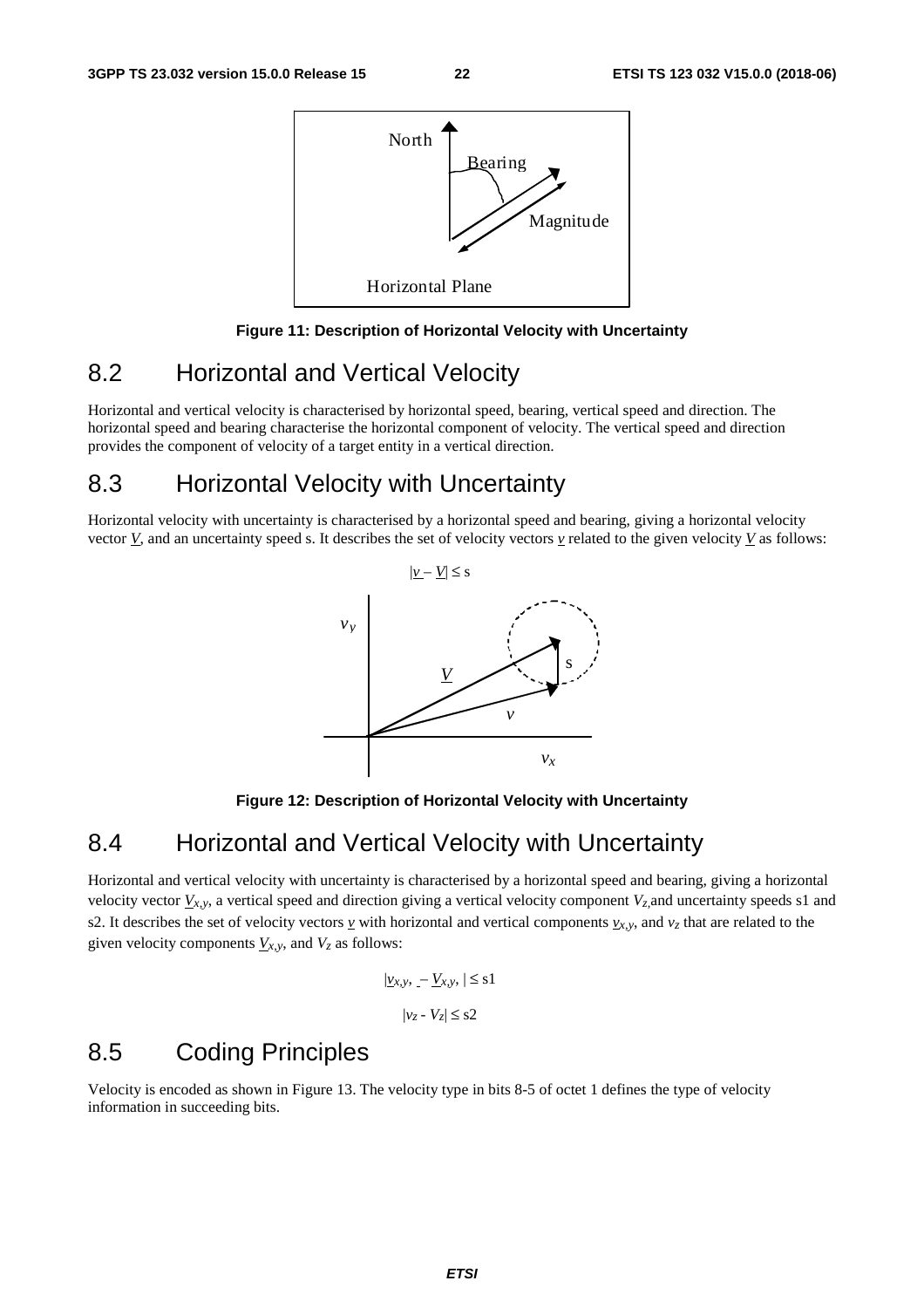

**Figure 13: General Coding of Velocity** 

### 8.6 Coding of Velocity Type

Table 3 shows the coding of the velocity type.

| <b>Bits</b>  |                                 |
|--------------|---------------------------------|
| 4321         |                                 |
| 0000         | <b>Horizontal Velocity</b>      |
| 0001         | <b>Horizontal with Vertical</b> |
|              | Velocity                        |
| 0010         | Horizontal Velocity with        |
|              | Uncertainty                     |
| 0011         | <b>Horizontal with Vertical</b> |
|              | <b>Velocity and Uncertainty</b> |
| other values | reserved for future use         |

#### **Table 3: Coding of Velocity Type**

## 8.7 Coding of Horizontal Speed

Horizontal speed is encoded in increments of 1 kilometre per hour using a 16 bit binary coded number N. The relation between the number N and the horizontal speed *h* (in kilometres per hour) it encodes is described by the following equations:

| $N \le h < N + 0.5$       | $(N = 0)$              |
|---------------------------|------------------------|
| $N - 0.5 \le h < N + 0.5$ | $(0 < N < 2^{16} - 1)$ |
| $N - 0.5 \leq h$          | $(N = 2^{16}-1)$       |

### 8.8 Coding of Bearing

Bearing is encoded in increments of 1 degree measured clockwise from North using a 9 bit binary coded number N. The relation between the number N and the bearing b (in degrees) it encodes is described by the following equation:

$$
N\leq b < N{+}1
$$

except for  $360 \le N < 511$  which are not used.

### 8.9 Coding of Vertical Speed

Vertical speed is encoded in increments of 1 kilometre per hour using 8 bits giving a number N between 0 and  $2<sup>8</sup>$ -1. The relation between the number N and the vertical speed *v* (in kilometres per hour) it encodes is described by the following equations:

$$
N \le v < N + 0.5 \qquad (N = 0)
$$
  
N - 0.5 \le v < N + 0.5 \qquad (0 < N < 2<sup>8</sup>-1)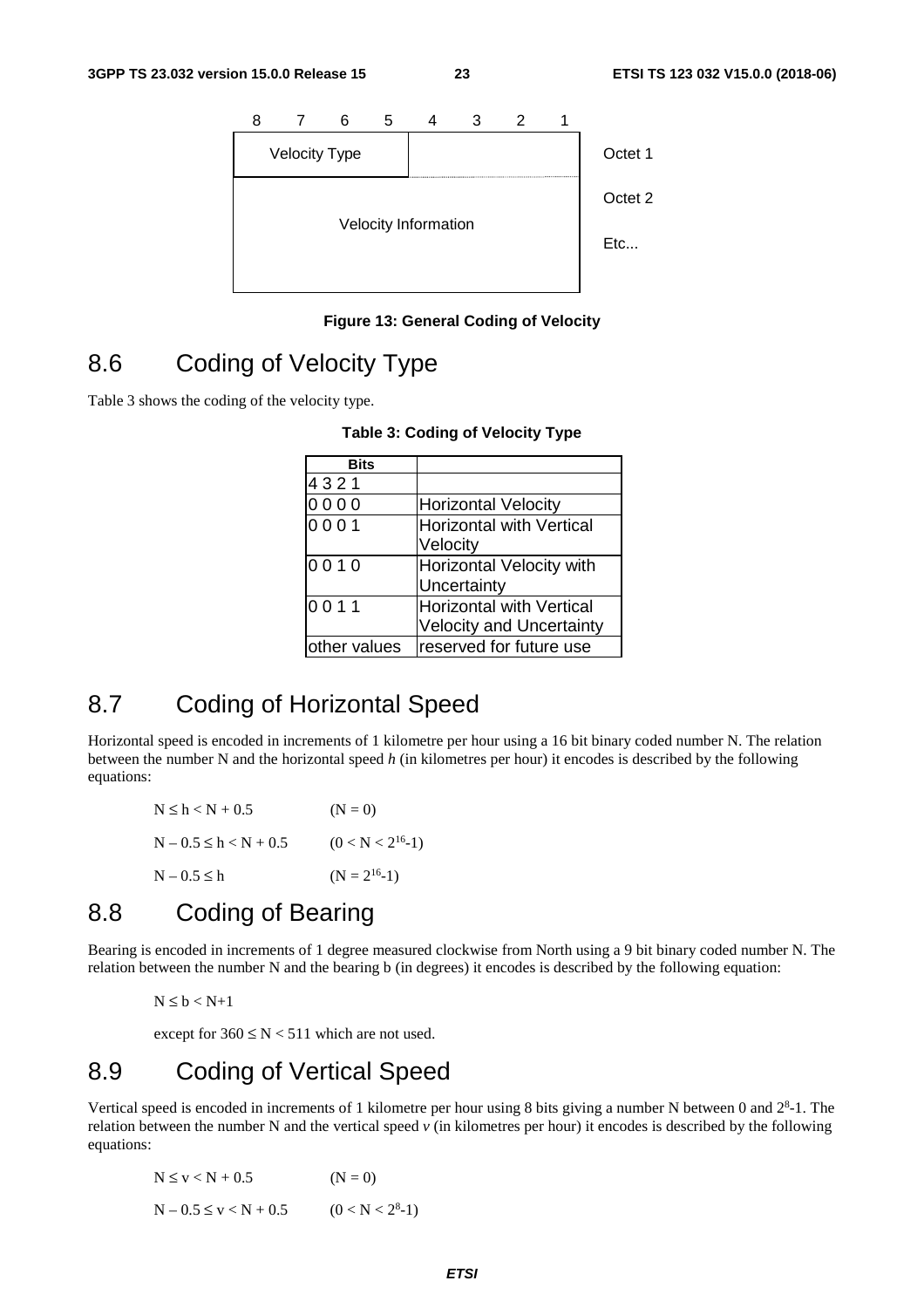$N - 0.5 \leq v$  $(N = 2<sup>8</sup>-1)$ 

## 8.10 Coding of Vertical Speed Direction

Vertical speed direction is encoded using 1 bit: a bit value of 0 indicates upward speed; a bit value of 1 indicates downward speed.

## 8.11 Coding of Uncertainty Speed

Uncertainty speed is encoded in increments of 1 kilometre per hour using an 8 bit binary coded number N. The value of N gives the uncertainty speed except for N=255 which indicates that the uncertainty is not specified.

### 8.12 Coding of Horizontal Velocity

The coding of horizontal velocity is described in figure 14.



#### **Figure 14: Coding of Horizontal Velocity**

Bearing

Bit 1 of octet 1 is the high order bit; bit 1 of octet 2 is the low order bit

Horizontal Speed

Bit 1 of octet 4 is the low order bit

### 8.13 Coding of Horizontal with Vertical Velocity

The coding of horizontal with vertical velocity is described in figure 15.



**Figure 15: Coding of Horizontal with Vertical Velocity** 

#### D: Direction of Vertical Speed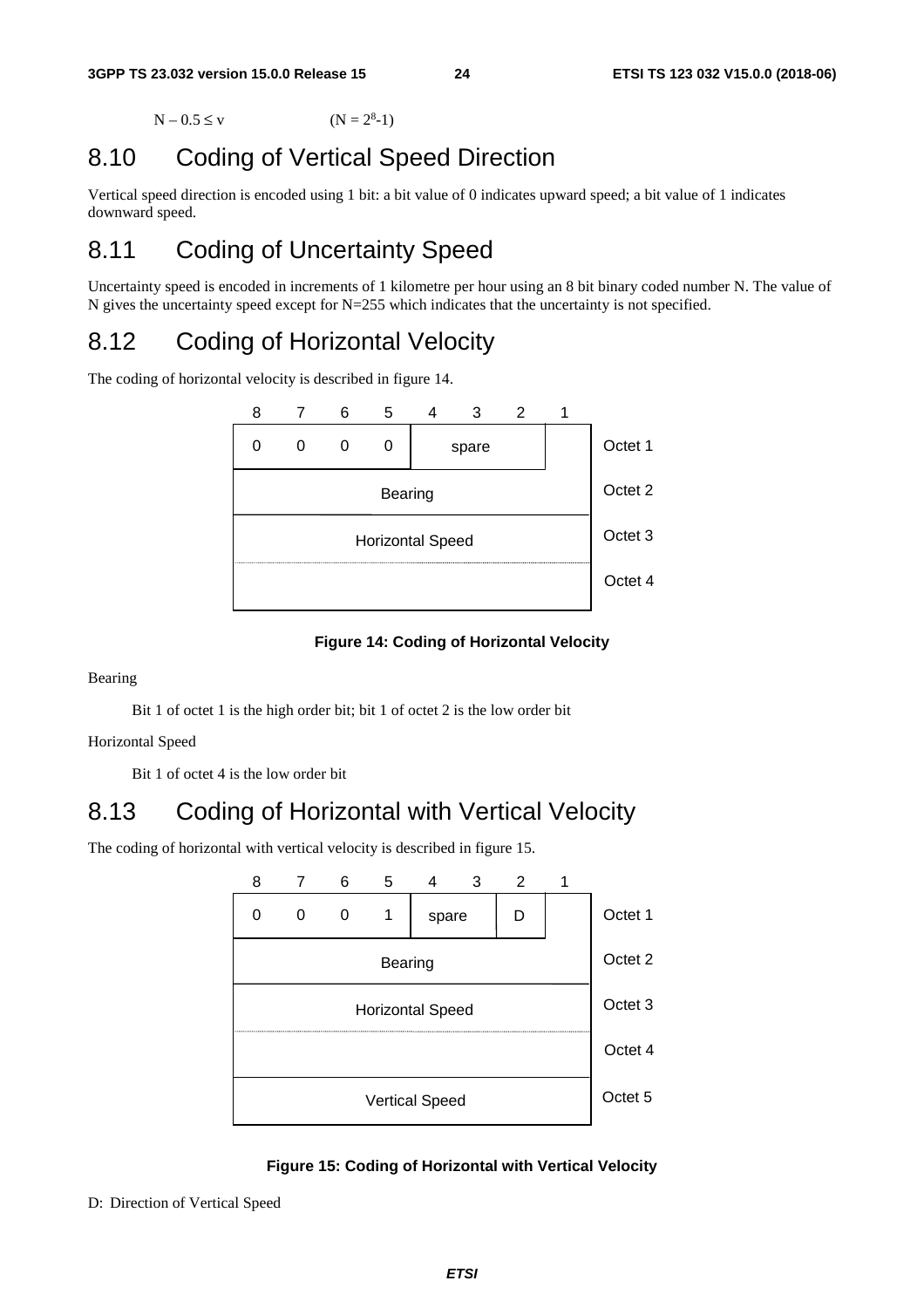Bit value 0 Upward

Bit value 1 Downward

### 8.14 Coding of Horizontal Velocity with Uncertainty

The coding of horizontal velocity with uncertainty is described in figure 16.



**Figure 16: Coding of Horizontal Velocity with Uncertainty** 

### 8.15 Coding of Horizontal with Vertical Velocity and Uncertainty

The coding of horizontal with vertical velocity and uncertainty is described in figure 17.



**Figure 17: Coding of Horizontal with Vertical Velocity and Uncertainty**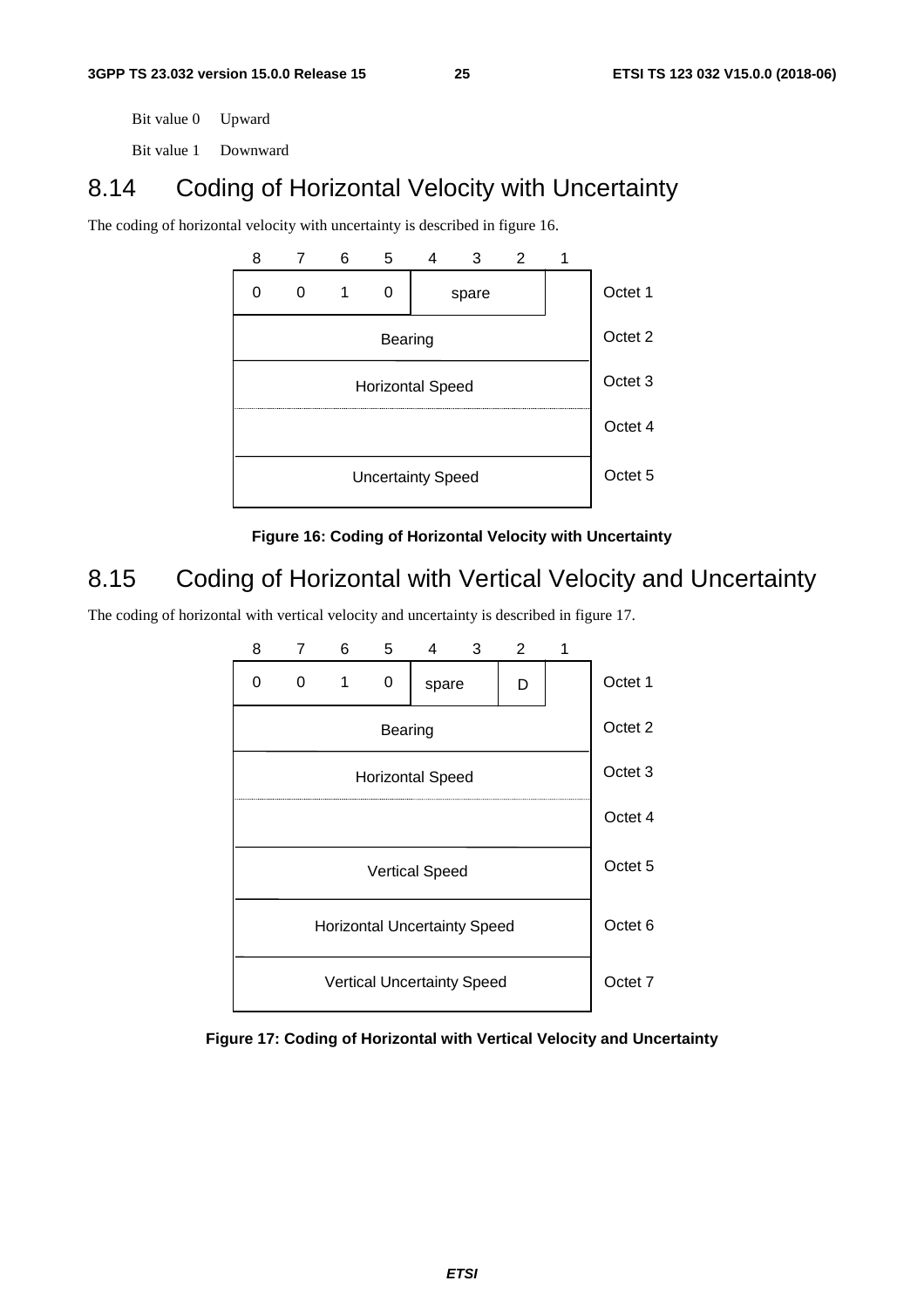## Annex A (informative): Element description in compact notation

The notation is the one described in GSM 04.07 [2].

```
<Geographical Area Description> ::= 
 <Point> | 
\leqPoint with uncertainty circle > |
     <Point with uncertainty ellipse> | 
 <Polygon> | 
 <Point with Altitude> | 
   <Point with altitude and uncertainty ellipsoid> | 
   <Arc>:
\langle Point \rangle: :=
0000 <spare>(4) <Point horizontal co-ordinates> ; 
<point horizontal co-ordinates> ::=
 <Latitude sign : bit> <Unsigned latitude : bit string(23)> 
 <Longitude : bit string(24)> ; 
\leqPoint with uncertainty circle > ::=
0001 <spare>(4) <Point horizontal co-ordinates> 
 <spare bit> <Uncertainty: bit string(7)> ; 
\lePoint with uncertainty ellipse\ge ::=
 0011 <spare>(4) 
 <Point co-ordinates> 
 <spare bit> <Uncertainty semi-major: bit string(7)> 
 <spare bit> <Uncertainty semi-minor: bit string(7)> 
   \leqOrientation of major axis: bit string(8)>\langlespare bit\rangle\langleConfidence: bit string(7)\rangle;
<Polygon> ::= 
 0101 <Number of points> 
 <Point co-ordinates>(val(Number of points)) ; 
<Number of points> ::= 
 0011 | 0100 | 0101 | 0110 | 0111 | 1000 | 1001 | 1010 | 
 1011 | 1100 | 1101 | 1110 | 1111 ; 
<Point with Altitude> ::= 
   1000 <spare>(4)<Point horizontal co-ordinates> 
   <Point vertical co-ordinate>; 
\lepoint vertical co-ordinate\ge ::=
 <sign : bit> <Unsigned altitude : bit string(15)> 
\lePoint with altitude and uncertainty ellipsoid> ::=
   1001 <spare>(4)<Point horizontal co-ordinates> 
   <point vertical co-ordinate> 
\langlespare bit\rangle\langleUncertainty semi-major: bit string(7)\rangle\langlespare bit\rangle \langleUncertainty semi-minor: bit string(7)\rangle\leqOrientation of major axis: bit string(8)
```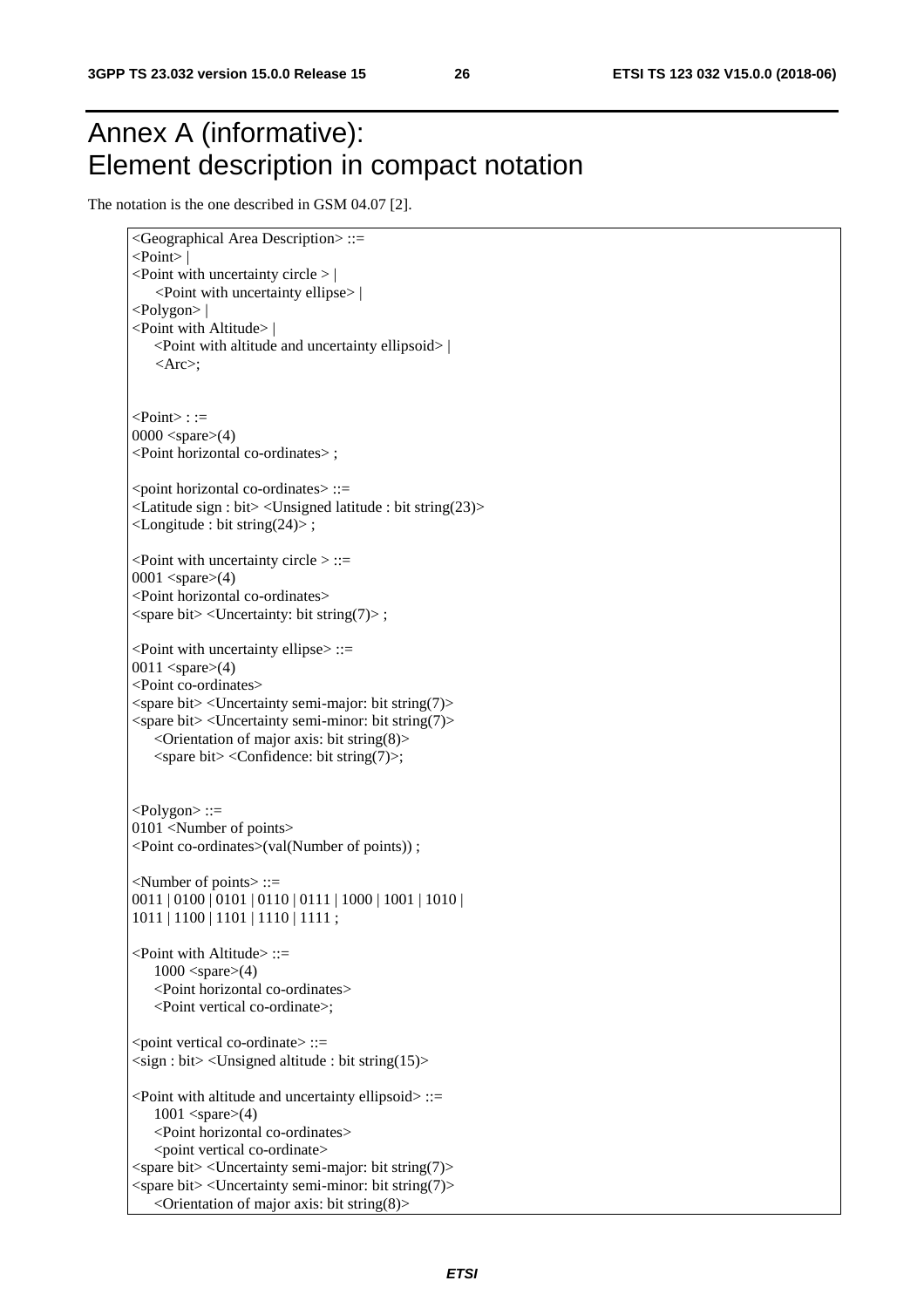$\langle$ spare bit $>$  $\langle$ Uncertainty altitude: bit string(7) $>$  $\langle$ spare bit $\rangle$   $\langle$ Confidence: bit string(7) $\rangle$ ; <Ellipsoid Arc> ::=  $\langle 1010 \rangle$  spare(4) <Point horizontal co-ordinates>  $\langle$ Inner radius: bit string(16) $>$  <Spare bit> <Uncertainty radius: bit string(7)>; <Offset angle: bit string(8)> <Included angle: bit string(8)>  $\langle$ spare bit $\rangle$  $\langle$ Confidence: bit string(7) $\rangle$ ; <Velocity Description> ::= <Horizontal Velocity> | <Horizontal and Vertical Velocity> | <Horizontal Velocity with Uncertainty>| <Horizontal and Vertical Velocity with Uncertainty>; <Horizontal Velocity> : :=  $0000$  <spare> $(3)$  $\leq$ Bearing: bit string(9) $>$ <Horizontal speed: bit string(16)>; <Horizontal and Vertical Velocity> : := 0001 <spare>(2) <Vertical direction : bit>  $\leq$ Bearing: bit string(9) $>$ <Horizontal speed: bit string(16)> <Vertical speed: bit string(8)>; <Horizontal Velocity with Uncertainty> : :=  $0010$  <spare> $(3)$  $\leq$ Bearing: bit string(9) $>$ <Horizontal speed: bit string(16)> <Uncertainty Speed: bit string(8)>; <Horizontal and Vertical Velocity with Uncertainty> : := 0011  $<$ spare $>(2)$ <Vertical direction : bit>  $\leq$ Bearing: bit string(9) $>$ <Horizontal speed: bit string(16)> <Vertical speed: bit string(8)> <Horizontal Uncertainty Speed: bit string(8)> <Vertical Uncertainty Speed: bit string(8)>;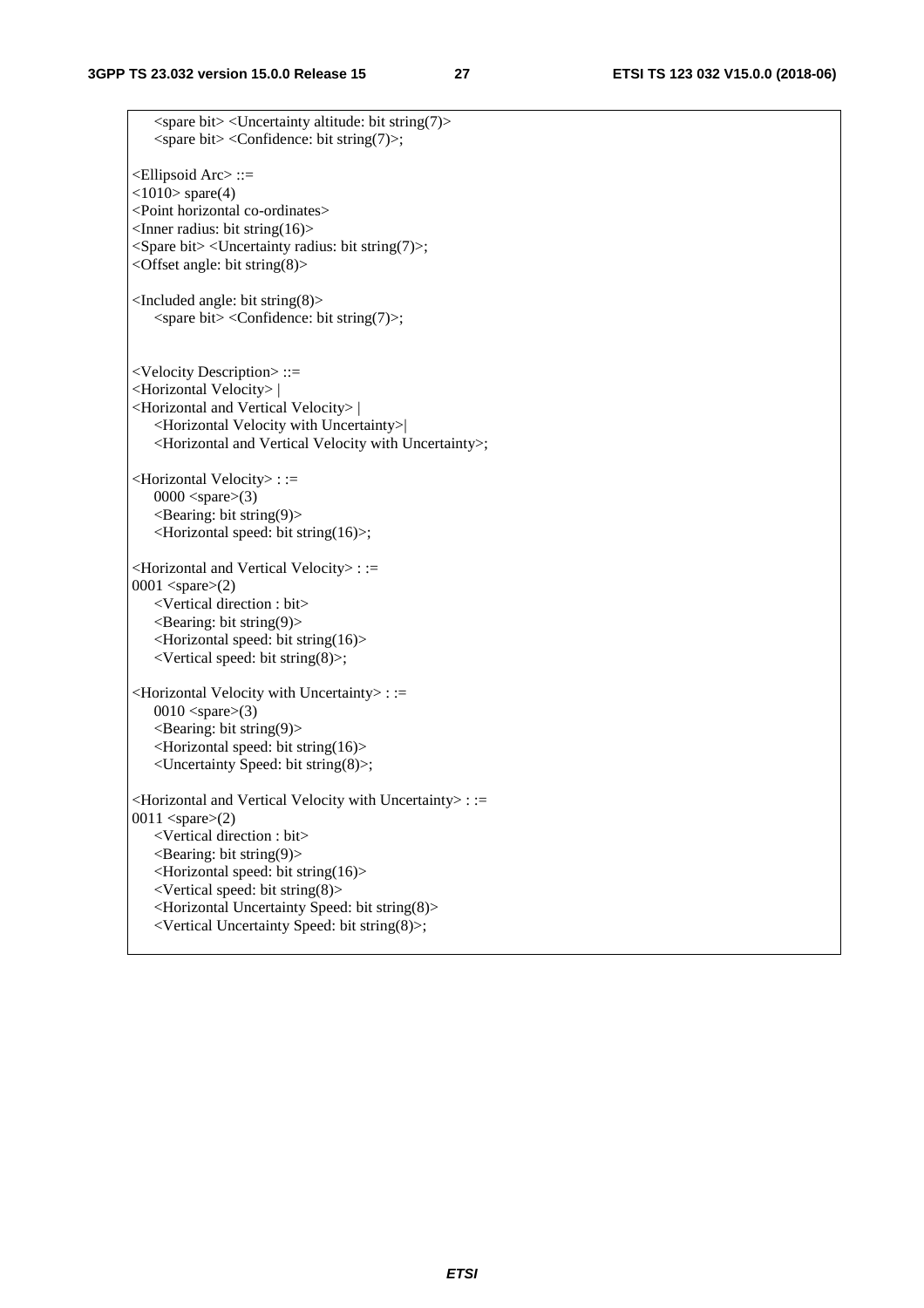## Annex B (informative): Change history

| <b>Change history</b> |                |           |           |     |                          |                                  |            |
|-----------------------|----------------|-----------|-----------|-----|--------------------------|----------------------------------|------------|
| Date                  | <b>Meeting</b> | TD        | <b>CR</b> | Rev | Cat                      | Subject/Comment                  | <b>New</b> |
|                       |                |           |           |     |                          |                                  | version    |
| 2004-12               | SP-26          |           |           |     |                          | Created version 6.0.0            | 6.0.0      |
| 2007-06               | SP-36          |           |           |     |                          | Update to Rel-7 version (MCC)    | 7.0.0      |
| 2008-12               | SP-42          |           |           |     |                          | Update to Rel-8 version (MCC)    | 8.0.0      |
| 2009-12               | SP-46          |           |           |     |                          | Update to Rel-9 version (MCC)    | 9.0.0      |
| 2011-03               | SP-51          |           |           |     | $\blacksquare$           | Update to Rel-10 version (MCC)   | 10.0.0     |
| 2012-09               |                |           |           |     | $\overline{\phantom{a}}$ | Update to Rel-11 version (MCC)   | 11.0.0     |
| 2014-09               | SP-65          |           |           |     | $\overline{\phantom{a}}$ | Update to Rel-12 version (MCC)   | 12.0.0     |
| 2015-12               |                |           |           |     | $\blacksquare$           | Update to Rel-13 version (MCC)   | 13.0.0     |
| 2017-03               |                |           |           |     | $\overline{\phantom{a}}$ | Update to Rel-14 version (MCC)   | 14.0.0     |
| 2018-03               | SP-79          | SP-180089 | 0014      |     | F                        | Correction to the speed encoding | 14.1.0     |
| 2018-06               | SP-80          |           |           |     |                          | Update to Rel-15 version (MCC)   | 15.0.0     |